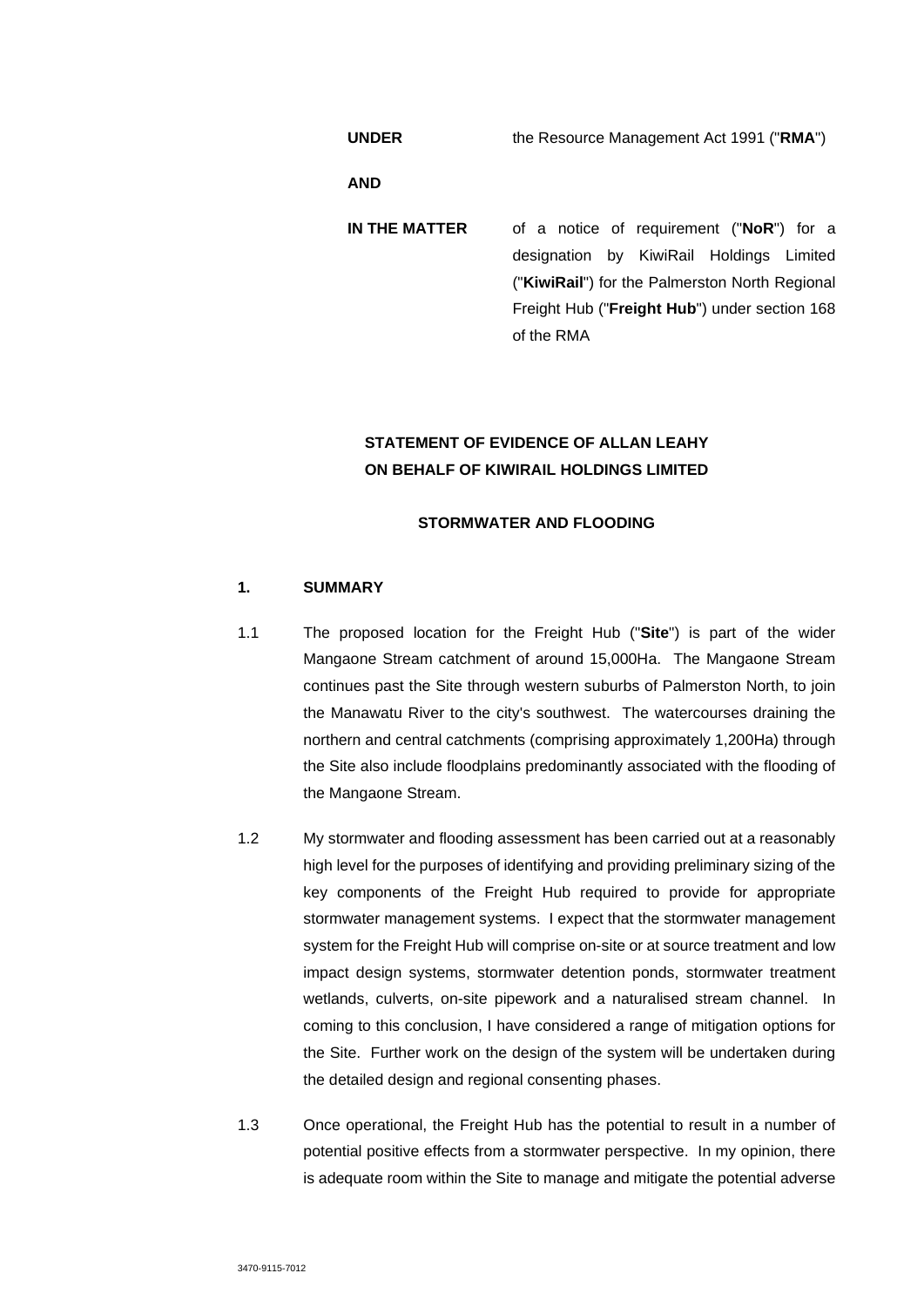effects relating to both construction and ongoing operation of the Freight Hub. As set out in the proposed conditions for the Freight Hub attached as Appendix 1 to Ms Bell's evidence ("**Proposed Conditions**"), the following outcomes are proposed in the conditions:

- (a) a Stormwater Management Report which will demonstrate, through further hydraulic modelling that the size and design of the stormwater detention ponds are appropriate to manage the effects; and
- (b) a Stormwater Management and Maintenance Plan which will demonstrate how the hydraulic neutrality and quality of the stormwater discharges will be managed for the Site, including the ongoing operation and maintenance of the stormwater management system.
- 1.4 I endorse these conditions with respect to stormwater management.

# **2. INTRODUCTION**

- 2.1 My name is Allan Thomas Leahy. I am Principal Growth Planning at Auckland Council Healthy Waters. At the time of lodgement of the NoR I was Principal Technical Specialist Stormwater Management at Stantec New Zealand. Since leaving Stantec in May 2021, I have continued my involvement in this project as a contractor to Stantec.
- 2.2 I hold the qualifications of Bachelor of Engineering (Civil) from the University of Auckland and am a Fellow of Engineering New Zealand (EngNZ), formerly known as the Institution of Professional Engineers New Zealand. I am a member of both the Institute of Public Works Engineering Australasia and WaterNZ. I was a founding committee member for the Stormwater Special Interest Group of WaterNZ. I was named Stormwater Professional of the Year in 2017. I have been a judge for the Association of Consulting and Engineering New Zealand (ACE New Zealand) Awards for over 20 years and am an honorary life member of ACE New Zealand.

### **Experience**

2.3 I have over 30 years of engineering experience predominantly in stormwater management and design. I specialise in planning for, investigating, modelling, managing, designing and consenting systems to manage and mitigate the effects of stormwater discharges from various types of land use change and activities.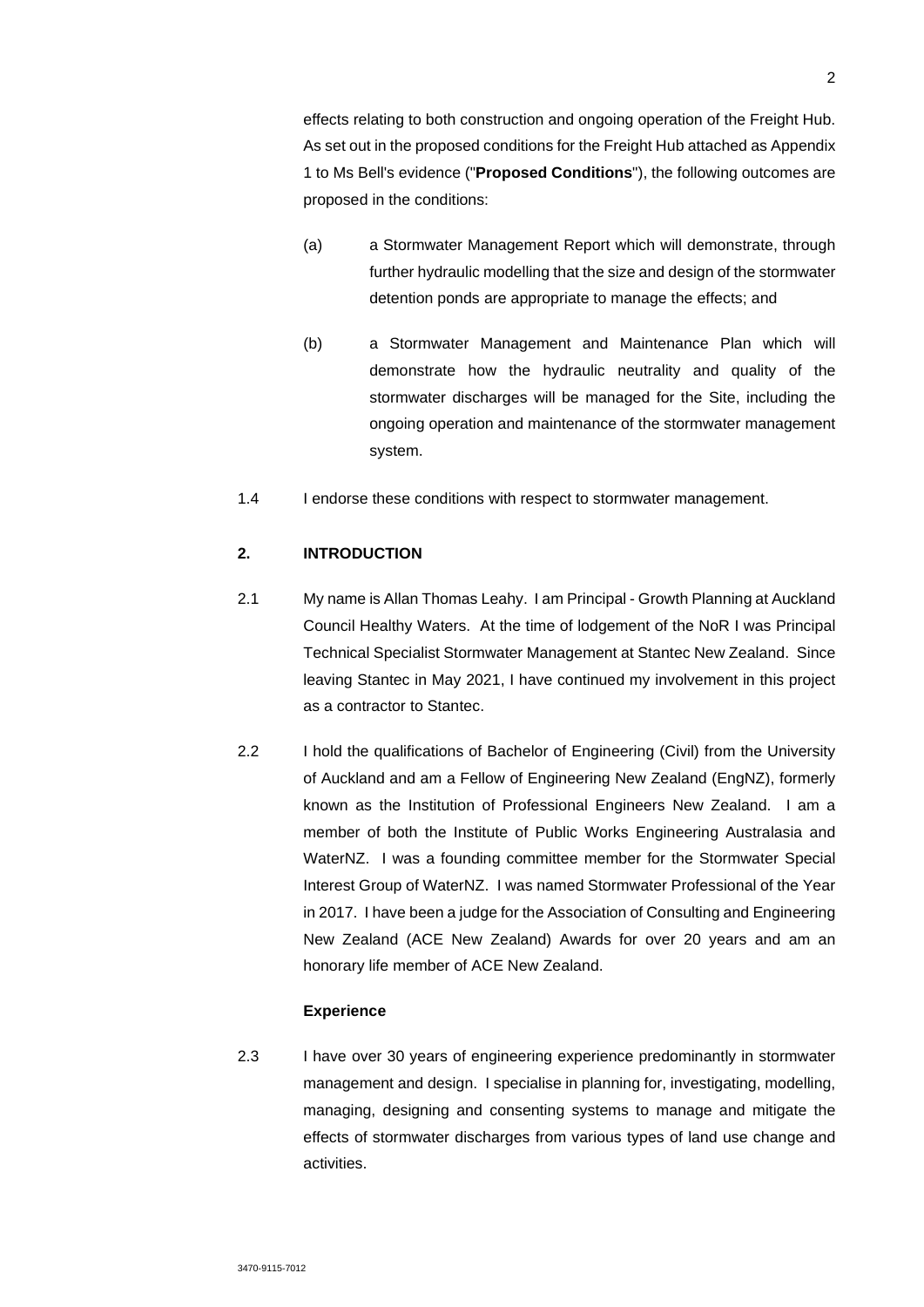- 2.4 Between 1993 and 2008 I established and led a specialist stormwater management team within a large land development consultancy firm focussing on finding solutions to stormwater quantity and quality issues associated with land development projects, structure planning and rezoning proposals.
- 2.5 In 2009 I started work with MWH (now Stantec) as Principal Technical Specialist Stormwater Management. In my role at Stantec I advised on stormwater related projects (or parts of projects) throughout New Zealand.
- 2.6 In 2014 I developed and started delivering 1-day training courses on Stormwater Management and Design for EngNZ. I now deliver two stormwater related training courses (Stormwater Management and Design – An Introduction and The Principles of Stormwater Treatment) at multiple locations around New Zealand annually. I have trained over 1,000 people through these courses. In 2019 I became the lead New Zealand trainer for the American Water Environment Federation's Green Infrastructure Certification Programme – this is a five-day course on Green Infrastructure targeted at those who construct and maintain the infrastructure. The course is licensed in New Zealand by Auckland Council and delivered through WSP's Environmental Training Centre.
- 2.7 I have worked with a number of New Zealand Councils, from Northland to Southland on their stormwater infrastructure planning, consenting and implementation. I have also worked on the stormwater aspects of projects for private industry, developers and Waka Kotahi New Zealand Transport Agency. I have also worked for both district and regional councils in providing technical review and reporting on stormwater consent applications or NoRs for large and small infrastructure projects, including floodways, major transport projects, land development or zoning projects or individual house developments.

#### **Involvement in the Freight Hub**

- 2.8 My involvement in the Freight Hub project started in April 2020, once the Site had been selected.
- 2.9 In my role as stormwater and flooding specialist for this NoR, I have had input into the Freight Hub concept plan layout, the Site required for stormwater management and mitigation, and the formation of the upgraded northern stream channel. This involved working with KiwiRail and other technical specialists in the design of the Freight Hub. I have also discussed the stormwater and flooding context of the Freight Hub with Horizons Regional Council ("**HRC**") and Palmerston North City Council ("**PNCC**") officers and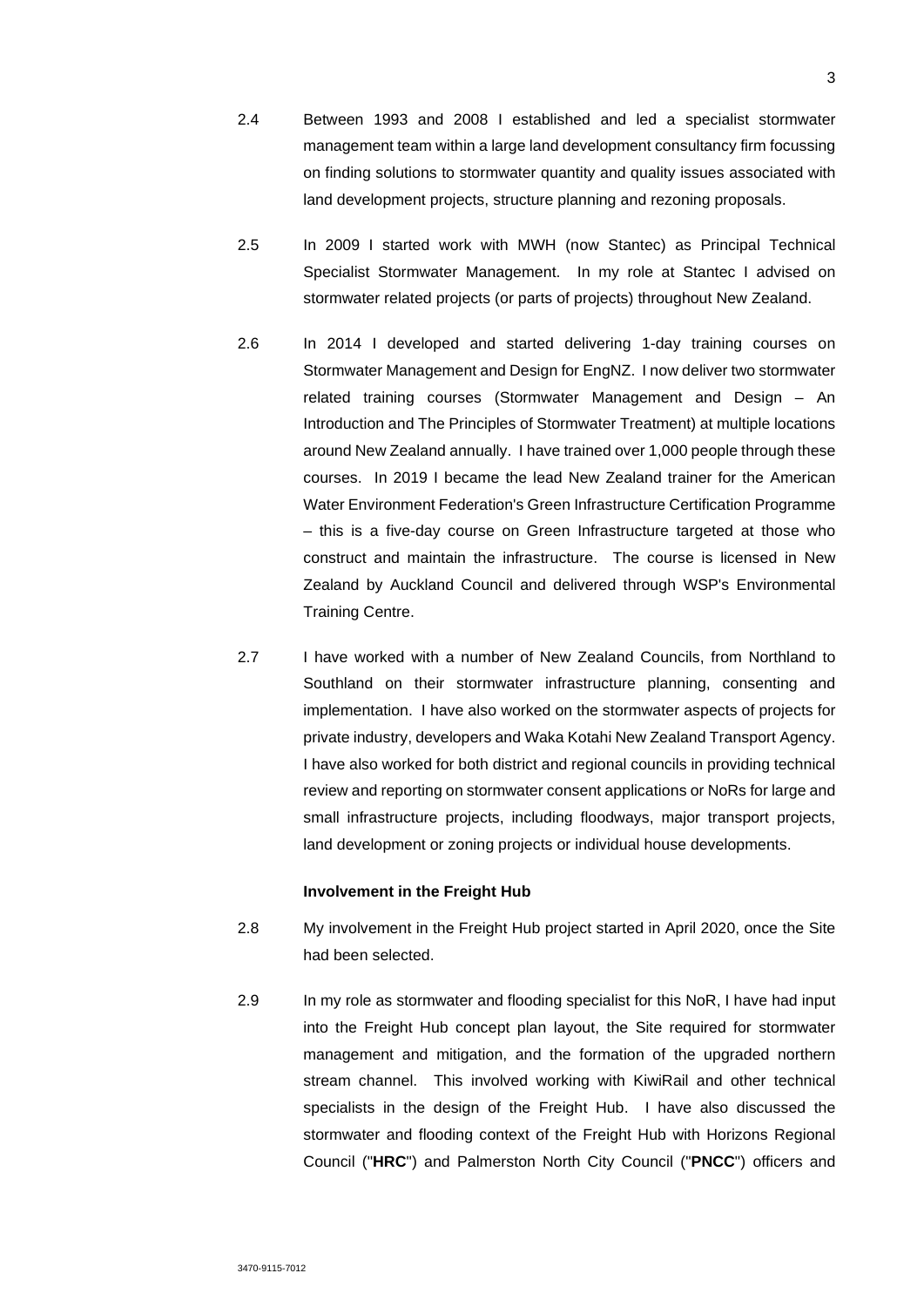local residents as part of the community engagement that KiwiRail has undertaken.

2.10 I prepared the Stormwater and Flooding Assessment that was appended to the Assessment of Environmental Effects ("**AEE**") for the Freight Hub. I also provided input to KiwiRail's Section 92 response dated 15 February 2021 ("**First Section 92 Response**"). The First Section 92 response included responding to questions relating to the interrelationship between stormwater discharges and ecology, the construction of culverts, the potential for improvements to the existing systems and the Proposed Conditions.

### **Code of conduct**

2.11 I confirm that I have read the Code of Conduct for Expert Witnesses contained in the Environment Court Practice Note 2014 and that I agree to comply with it. I confirm that I have considered all the material facts that I am aware of that might alter or detract from the opinions that I express, and that this evidence is within my area of expertise, except where I state that I am relying on the evidence of another person.

# **3. SCOPE OF EVIDENCE**

- 3.1 This statement of evidence will:
	- (a) provide an overview of the methodology used and the key conclusions of the Stormwater and Flooding Assessment;
	- (b) respond to the submissions received that relate to the stormwater and flooding effects on the environment; and
	- (c) address relevant matters raised in the Council's Section 42A Report ("**Section 42A Report**").

# **4. METHODS OF ASSESSMENT**

4.1 The methodology used for the Stormwater and Flooding Assessment is set out in Section 3 of that document. The key assumptions used in the assessment and agreed with PNCC and HRC officers for that purpose were included in Appendix A to the Stormwater and Flooding Assessment.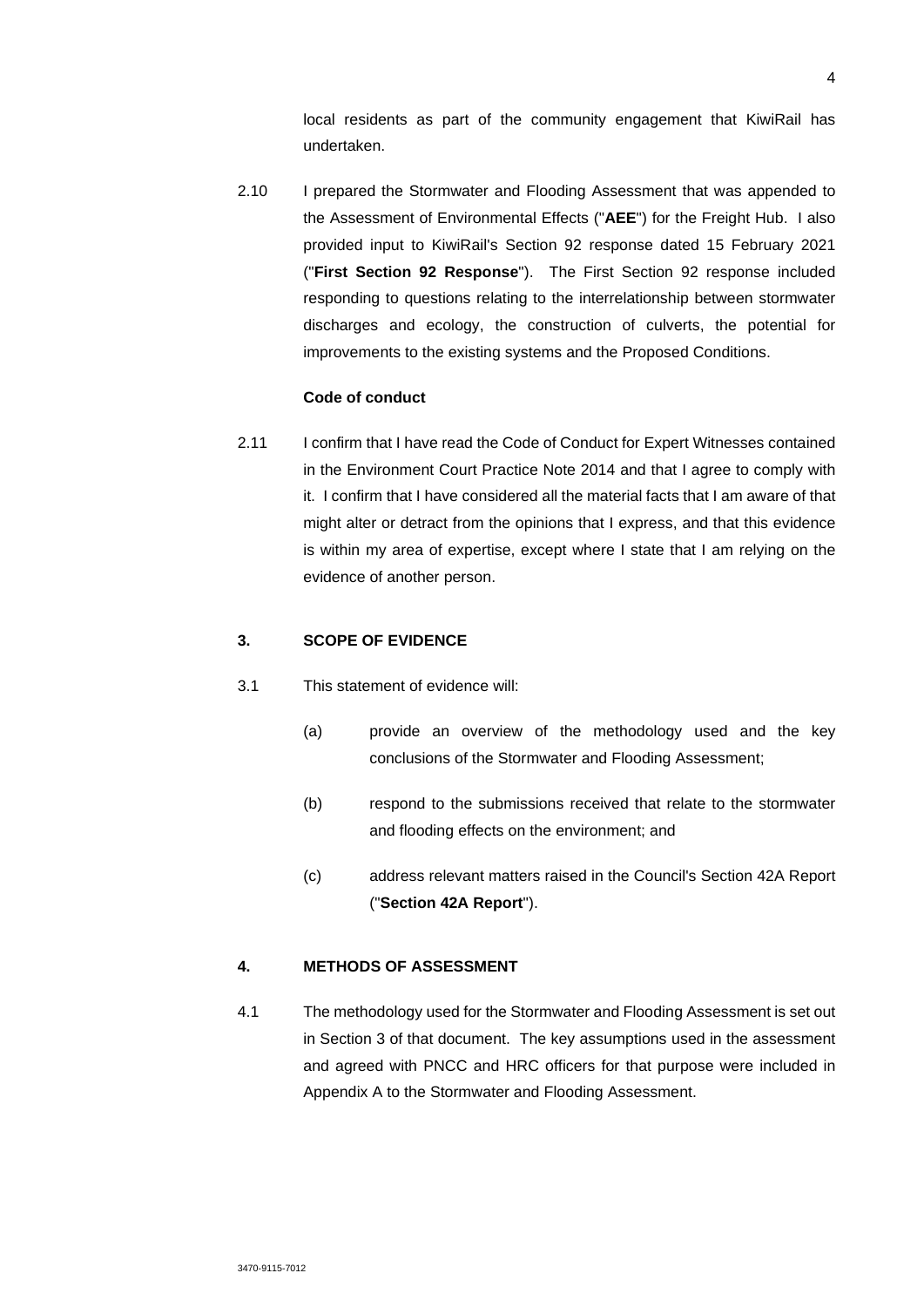- 4.2 In summary, the assessment considered the following:
	- (a) the passage of stormwater flows through the Site from upstream catchments;
	- (b) the potential impact on downstream flood levels caused by the Freight Hub;
	- (c) the consideration of contaminants being transported from the Site through the stormwater system and affecting downstream environments and the mitigation of these effects;
	- (d) the potential loss of streams and the mitigation options for this loss as well as options considering fish passage; and
	- (e) the consideration for the onsite implementation of LID solutions. This includes practices such as volume reduction, onsite reuse, treatment, retention or enhancement of streams and options for the selection of neutral building materials for the Freight Hub.
- 4.3 The assessment has been carried out at a reasonably high level, to identify the Site and key components of the Freight Hub required to provide for appropriate stormwater management systems. Further work on the design of the system will be undertaken during the detailed design and regional consenting phases.
- 4.4 The assessment was carried out using a range of existing information sources including:
	- (a) topographical information for the contributing catchments;
	- (b) flood models provided by the PNCC and HRC depicting the 200-year flood plain and flood depths for the Mangaone Stream;
	- (c) existing asset information in particular for the KiwiRail and road culverts in the vicinity of the Site;
	- (d) topographic information for the site and surrounds from a 2013 LIDAR survey;
	- (e) subdivision requirements for a recent subdivision downstream of the Site;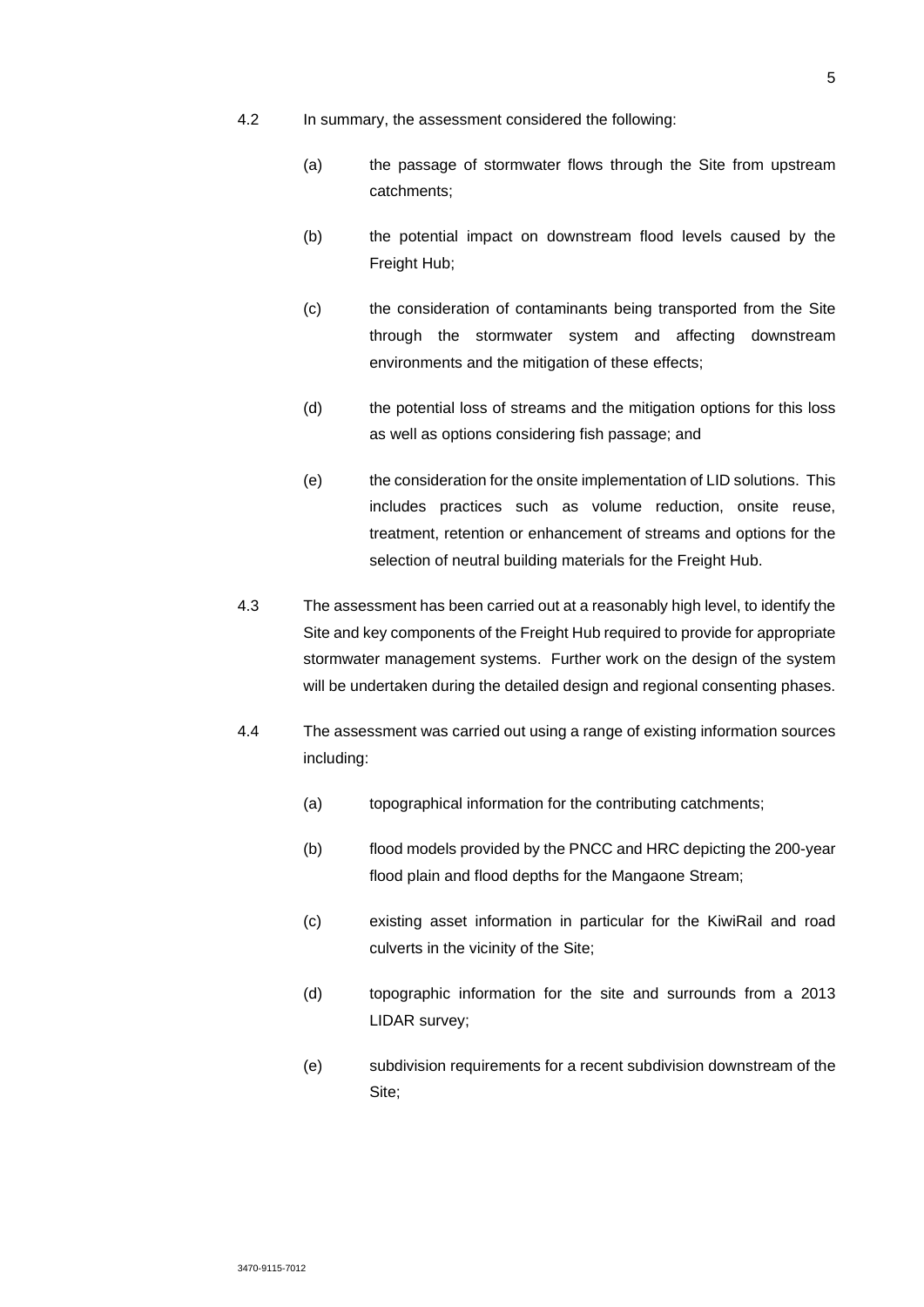- (f) consideration of the One Plan and PNCC District Plan requirements for stormwater, in particular within the North East Industrial Zone ("**NEIZ**"); and
- (g) the results of discussion with PNCC and HRC officers and local residents following site visits.
- 4.5 The assessment has included carrying out hydrological calculations using conservative assumptions, to enable an estimate to be made of the quantities (both volumes and peak flow rates) of stormwater runoff from the Freight Hub to be managed. This estimate has formed the basis of the detention pond and treatment wetland footprints required to mitigate the stormwater effects of the Freight Hub.
- 4.6 Existing flood levels provided by PNCC and HRC for the 200-year event were used to confirm that the Site was free of flooding and to determine the minimum elevations on which to set the Site and the detention and treatment ponds.
- 4.7 Opportunities to provide for enhanced ecological outcomes were also considered. In particular the opportunity to create or improve watercourses from an aesthetic and ecological perspective were considered in conjunction with KiwiRail, the landscape and ecological specialists.

# **5. EXISTING ENVIRONMENT**

- 5.1 The existing environment has been considered in terms of:
	- (a) catchment context;
	- (b) land use and zoning;
	- (c) flood plains; and
	- (d) ecology.
- 5.2 Further detail on the existing environment is contained within section 4 of the Stormwater and Flooding Assessment and is summarised below.

## **Catchment context**

5.3 The Site is contained within a topographically flat to rolling catchment with predominantly rural pastoral land use. Approximately 1200ha of catchments drain through the Site from the east of Railway Road and the North Island Main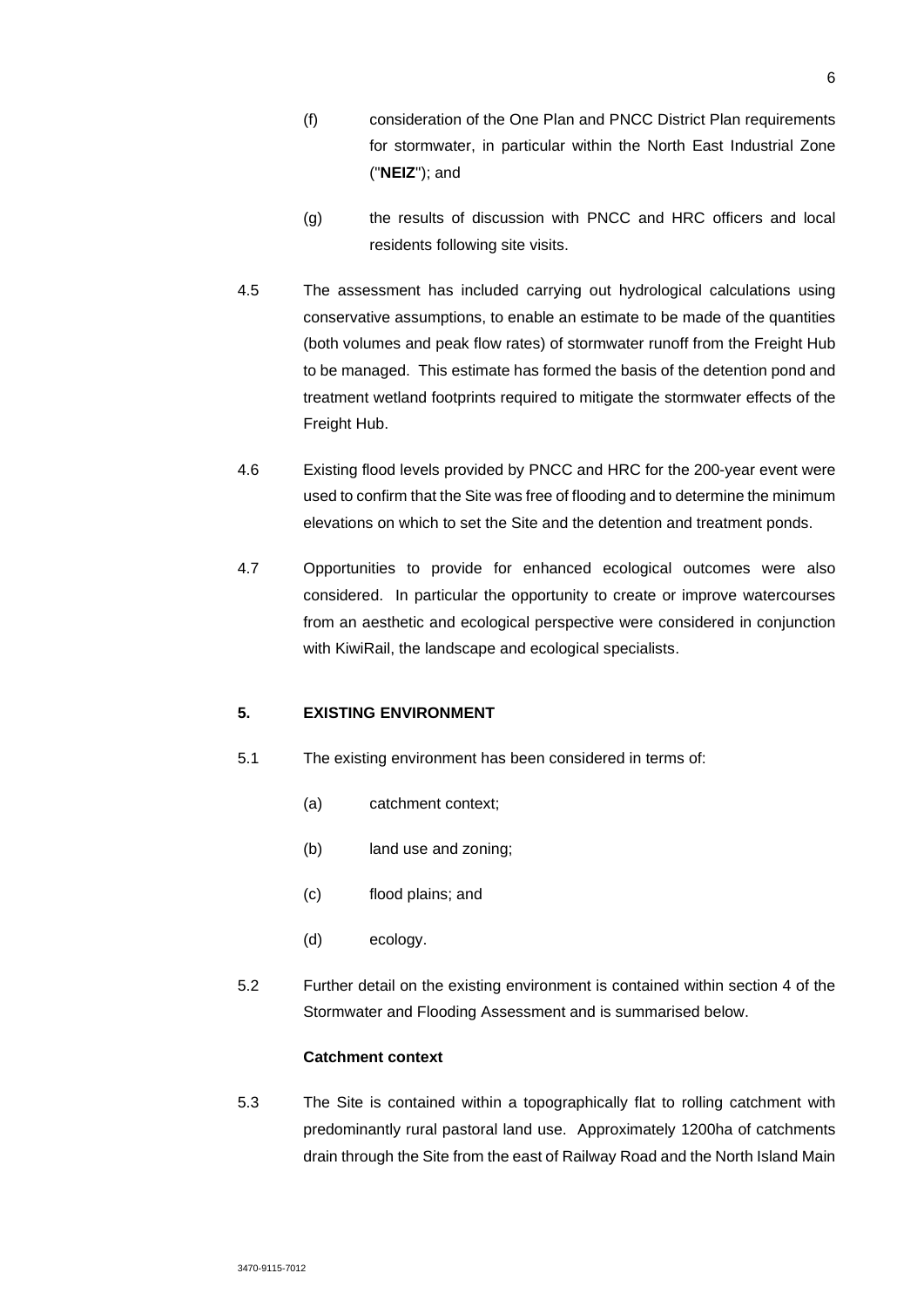Trunk ("**NIMT**"), draining to the Mangaone Stream to the west of the Site. This comprises three areas:

- (a) the Northern Catchment drains just over 600Ha of predominantly farmland, immediately south and east of Bunnythorpe through the northern part of the Site via a series of culverts under Railway Road and the NIMT;
- (b) the Central Catchment drains just under 600Ha of predominately farmland through an open channel through the central part of the Site via a culvert under Railway Road and the NIMT; and
- (c) the Southern Catchment drains in the order of 20Ha of localised catchment immediately east of the NIMT and north of Roberts Line near the southern extent of the Site, also via culverts under Railway Road and the NIMT.
- 5.4 The relevant catchments are identified in Figure 2 in the Stormwater and Flooding Assessment. I have included a copy of this Figure in **Appendix 1** to this evidence.
- 5.5 As can be seen in Figure 2, the site is a part of the wider Mangaone Stream catchment of around 15,000Ha to the most downstream discharge from the Site. The Mangaone Stream continues past the Site through western suburbs of Palmerston North, to join the Manawatu River to the city's southwest.

# **Land use and zoning**

- 5.6 As set out in Ms Bell's evidence, the Site is zoned as a mixture of rural and industrial land.<sup>1</sup> The industrial land is contained within the NEIZ and comprises approximately the southern third of the Site.
- 5.7 From a stormwater perspective the NEIZ includes provisions for the implementation of detention, retention, hydraulic neutrality, treatment and low impact design. All of these tools are expected to be used as part of the Freight Hub development and land has been allowed for them.
- 5.8 The One Plan has provisions around natural hazard management and in particular flood management. These provisions include the avoidance of adverse effects where possible and for developments to have no more than minor effects on adjacent properties as well as on the effectiveness of existing flood mitigation measures.

<sup>1</sup> Evidence of Karen Bell, dated 9 July 2021.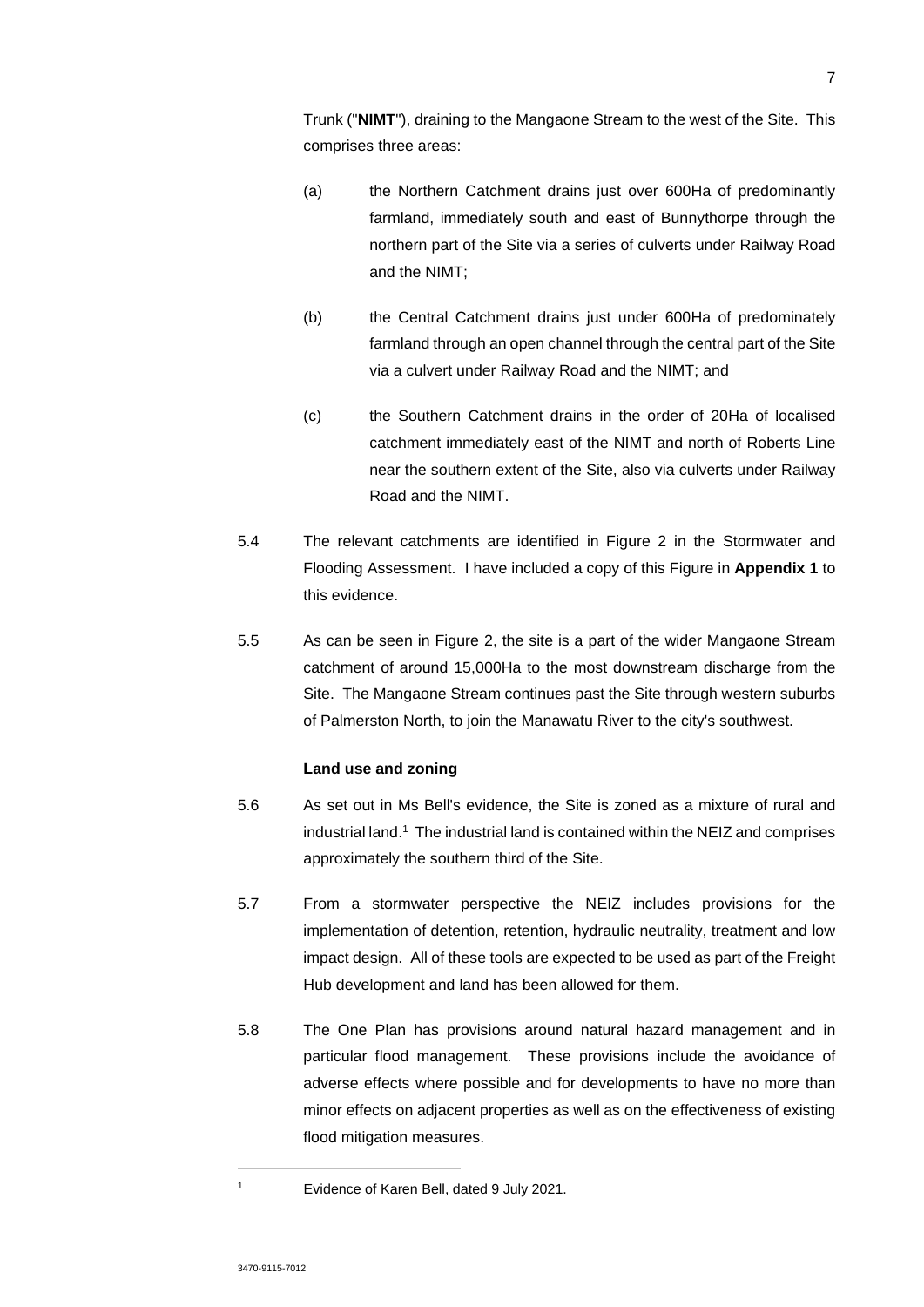5.9 Figure 3 in the Stormwater and Flooding Assessment shows the Freight Hub site overlain on the PNCC District Plan map of the area, the extent of the NEIZ zoning and the extent of the plotted 200 year flood plains.

### **Flood plains**

- 5.10 The watercourses draining the northern and central catchments (as shown within **Appendix A**) through the Site also include flood plains predominantly associated with the flooding of the Mangaone Stream.
- 5.11 These flood plains have been modelled and are shown on both the PNCC District Plan Maps and the HRC flood hazard maps. Some of these flood plains and associated channels will be filled as part of the Freight Hub development.
- 5.12 Figure 4 of the Stormwater and Flooding Assessment shows the modelled flood extents, based on PNCC data.

# **Ecology**

5.13 The ecological values of water courses within the Site are outlined in the evidence of Mr Garrett-Walker. In summary, the watercourses through the Site are described as being highly modified and having low ecological value.<sup>2</sup>

# **6. ASSESSMENT OF POTENTIAL STORMWATER EFFECTS**

6.1 The potential stormwater effects are discussed in Section 5 of the Stormwater and Flooding Assessment and are summarised below. These effects will be assessed in detail at the regional consenting phase of the Freight Hub, but it was necessary for me to consider them at a high level for the purposes of determining the concept design of the stormwater management system, to inform the area of the Site required to manage stormwater effects.

# **Positive effects**

### *Operational*

6.2 Once operational, the Freight Hub is expected to provide a number of potential positive effects from a stormwater perspective, including:

<sup>2</sup> Evidence of Jeremy Garrett-Walker, dated 9 July 2021, at Section 7.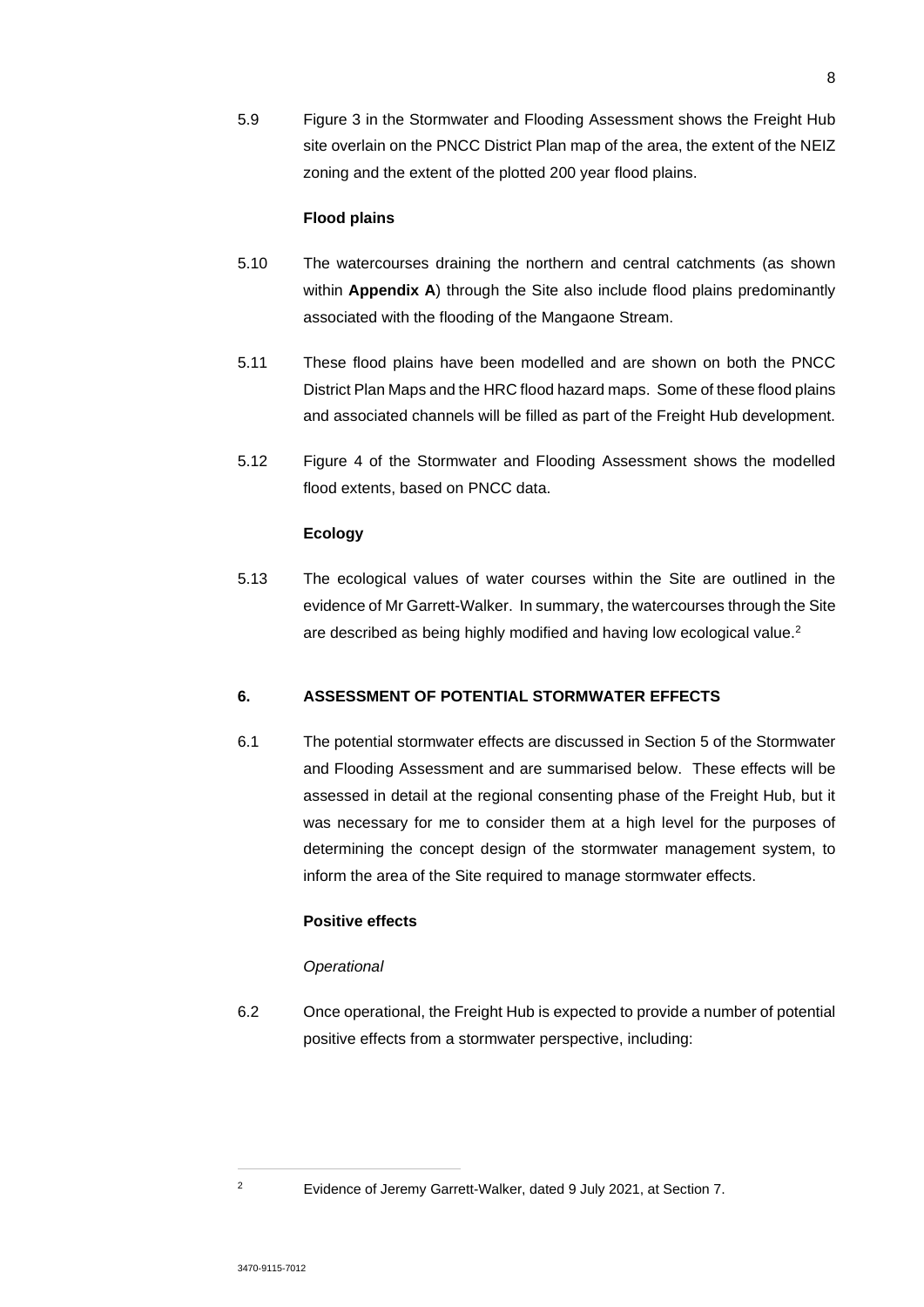- (a) reduced upstream flooding, due to specific culvert design and the ability to incorporate measures including allowances for climate change in the new culvert design;
- (b) the opportunity to provide improved fish passage, if needed, and an improved stream environment (further detail on this is outlined in the evidence of Mr Garrett-Walker);<sup>3</sup>
- (c) reduced sediment loads with the change from rural to urban land use and the construction of stormwater treatment systems (which remove sediment);
- (d) the on-site collection and use (often called reuse) of captured stormwater. The capture and reuse of stormwater is a low impact design technique which helps runoff mimic natural runoff processes. In these systems regular rainfalls are captured in a tank and used for other purposes on-site (washing, watering, sanitary systems) and thus they do not runoff. This technique mimics natural processes where the regular rainfalls do not contribute to direct runoff (as they are lost to interception, evapotranspiration and infiltration processes). This technique will also reduce the load on the public water supply; and
- (e) the scale of the development provides the opportunity to include a comprehensively planned and implemented mitigation package, that can provide better outcomes than a series of small developments will usually provide.

# **Adverse effects**

6.3 The potential adverse effects from the Site without mitigation are described below.

# *Construction*

6.4 Without mitigation, there would be potential stormwater related adverse effects during construction of the Freight Hub, including the generation of high levels of silt in the runoff from exposed earth when it rains.

<sup>3</sup> Evidence of Jeremy Garrett-Walker, dated 9 July 2021, at Section 8.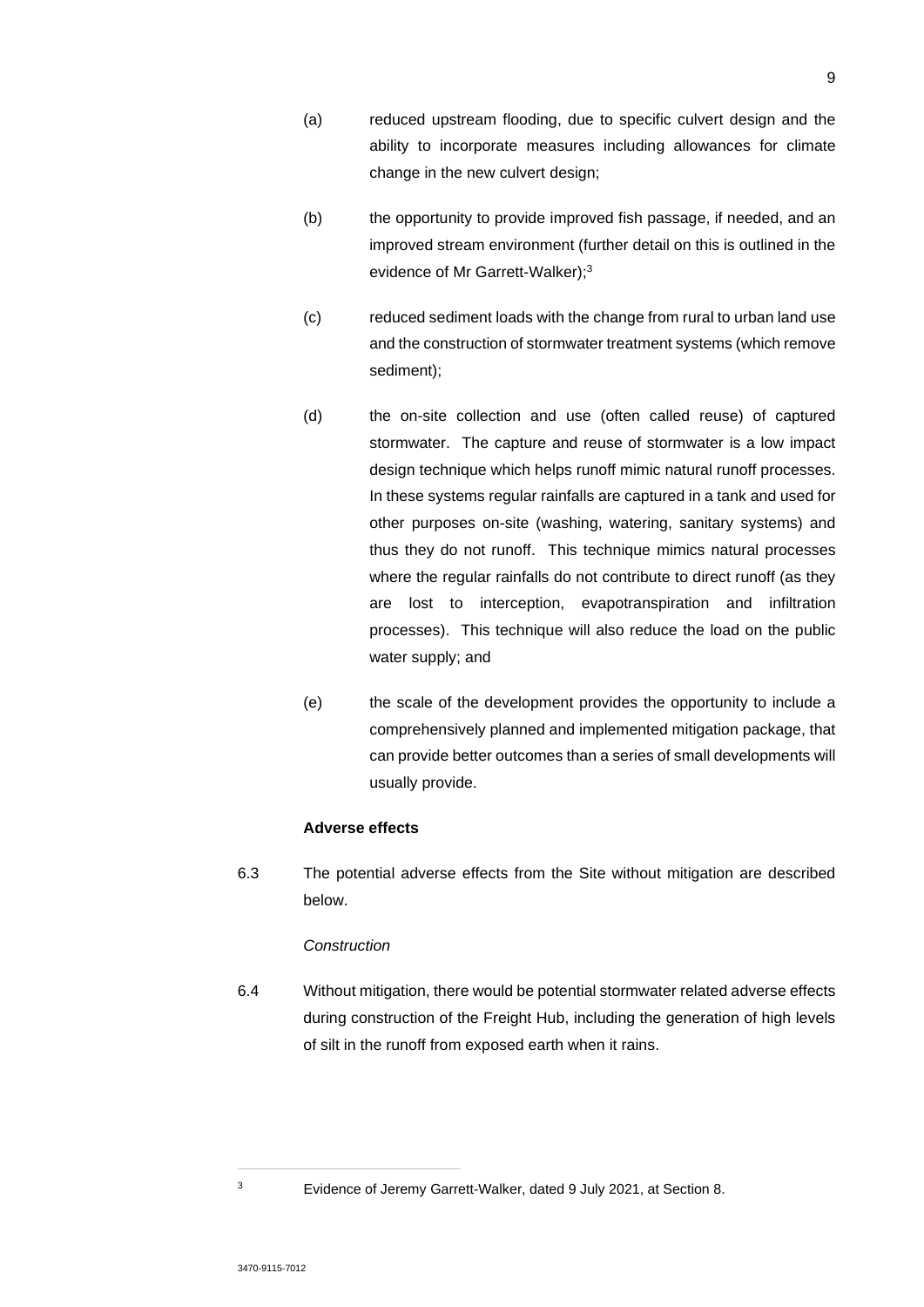#### *Operational*

- 6.5 Potential adverse effects of the operation of the Freight Hub include:
	- (a) increased upstream flooding risk for example from constrained flows through poorly designed culverts or blockage of culverts, combined with raised overland flow paths;
	- (b) loss of stream systems through the Site due to piping or culverting of watercourses;
	- (c) loss of fish passage due to piping or culverting activities;
	- (d) increased downstream flooding levels, extents or durations due to:
		- (i) the more rapid passage of flows from upstream;
		- (ii) the loss of flood plain storage by filling the Site; or
		- (iii) increased runoff from impervious or compacted surfaces;
	- (e) stormwater quality deterioration through the change in land use, including:
		- (i) chemical changes as a result of spills and runoff from potentially high contaminant generating areas (such as refuelling areas, the log yard or chemical storage areas) and the risk of elevated contaminants from non-stabilised building materials;
		- (ii) in certain conditions another contaminant can be the increase in temperature of stormwater runoff from urban surfaces; and
	- (f) erosion of downstream systems caused by greater runoff in regular rainfall events as a consequence of increased runoff from impervious or compacted surfaces.

# **7. MEASURES TO ADDRESS EFFECTS**

7.1 Measures to avoid, remedy or mitigate the potential adverse effects are summarised below. As with the identification of potential effects in section 6 above, these measures are considered in terms of the construction and operation activities of the Freight Hub.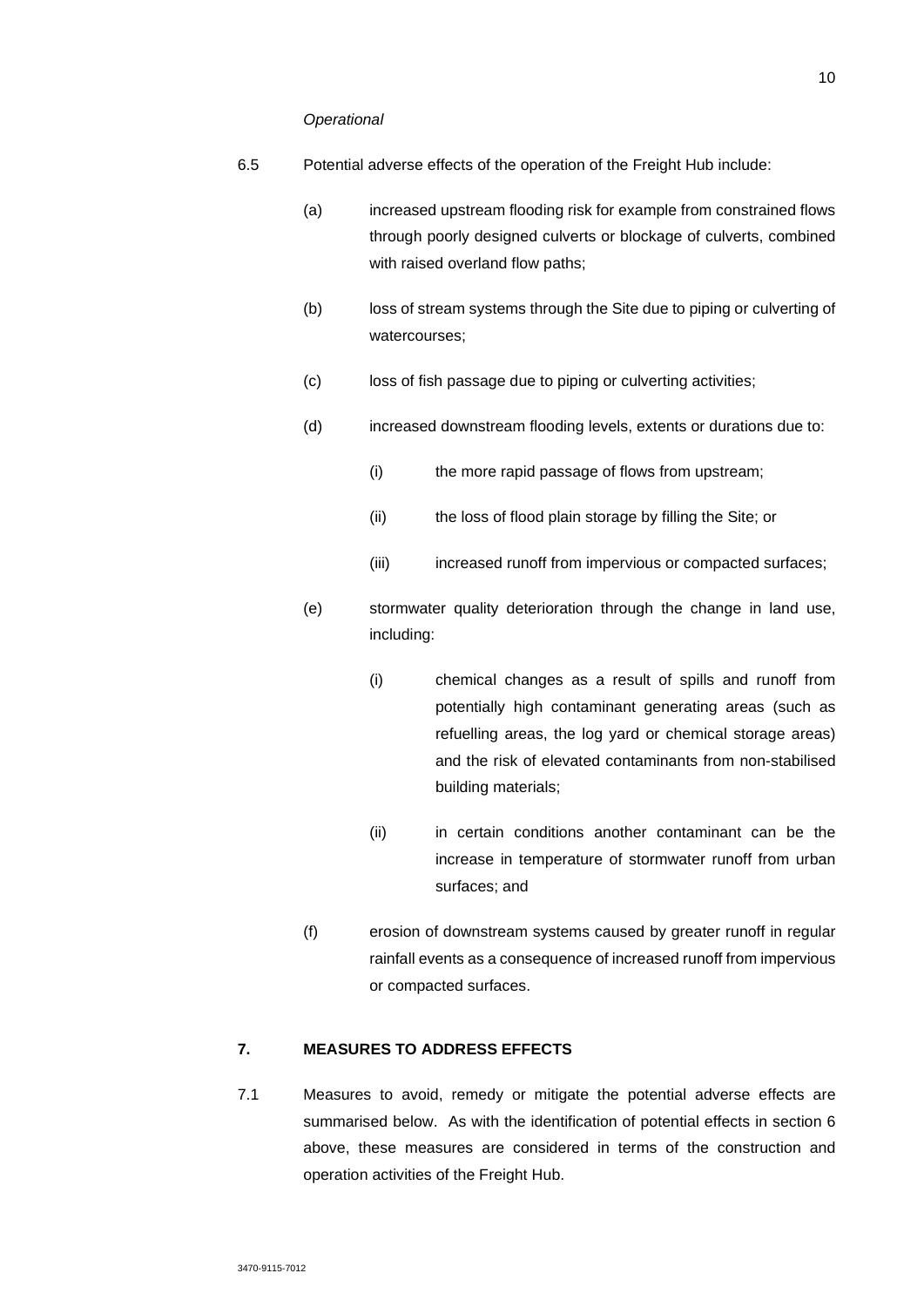### **Construction**

- 7.2 The management of silt generation from construction activities is regulated by the HRC and I understand will require regional consents. Management of these activities is well understood and there are a range of standard methods available to mitigate these effects. These include (but are not limited to):
	- (a) limiting areas of exposed earthworks by staging both earthworks and vegetation clearance;
	- (b) limiting the duration of exposure of erodible surfaces, including by stabilising exposed areas as soon as possible after earthworks are complete;
	- (c) carrying out the works during drier seasons;
	- (d) limiting slopes in exposed areas;
	- (e) diverting clean water around exposed areas; and
	- (f) the construction and maintenance of sedimentation facilities (including the use of coagulants to enhance sedimentation).
- 7.3 The implementation of appropriate sediment and erosion control practices will be the subject of more detailed investigations and design. The HRC in their Erosion and Sediment Control Guidelines refer specifically to their having adopted the Greater Wellington Regional Council *Erosion and Sediment Control Guidelines for the Wellington Region* as a minimum standard for designing an erosion and sediment control plan for earthworks sites. This will be a key process to be carried out as part of the regional consenting stages of the Freight Hub.
- 7.4 I am comfortable that given the nature of the landforms and the size of the Site that there is adequate room within the Site to allow for staged erosion and sediment control measures, to integrate with the staged Site development.

### **Operational**

7.5 As outlined above, detailed stormwater management design will be assessed at the regional consenting phase. For the purposes of this NoR, the focus of my assessment has been in ensuring that the land required for the Freight Hub is able to accommodate a stormwater management system that can manage the potential effects of the Freight Hub.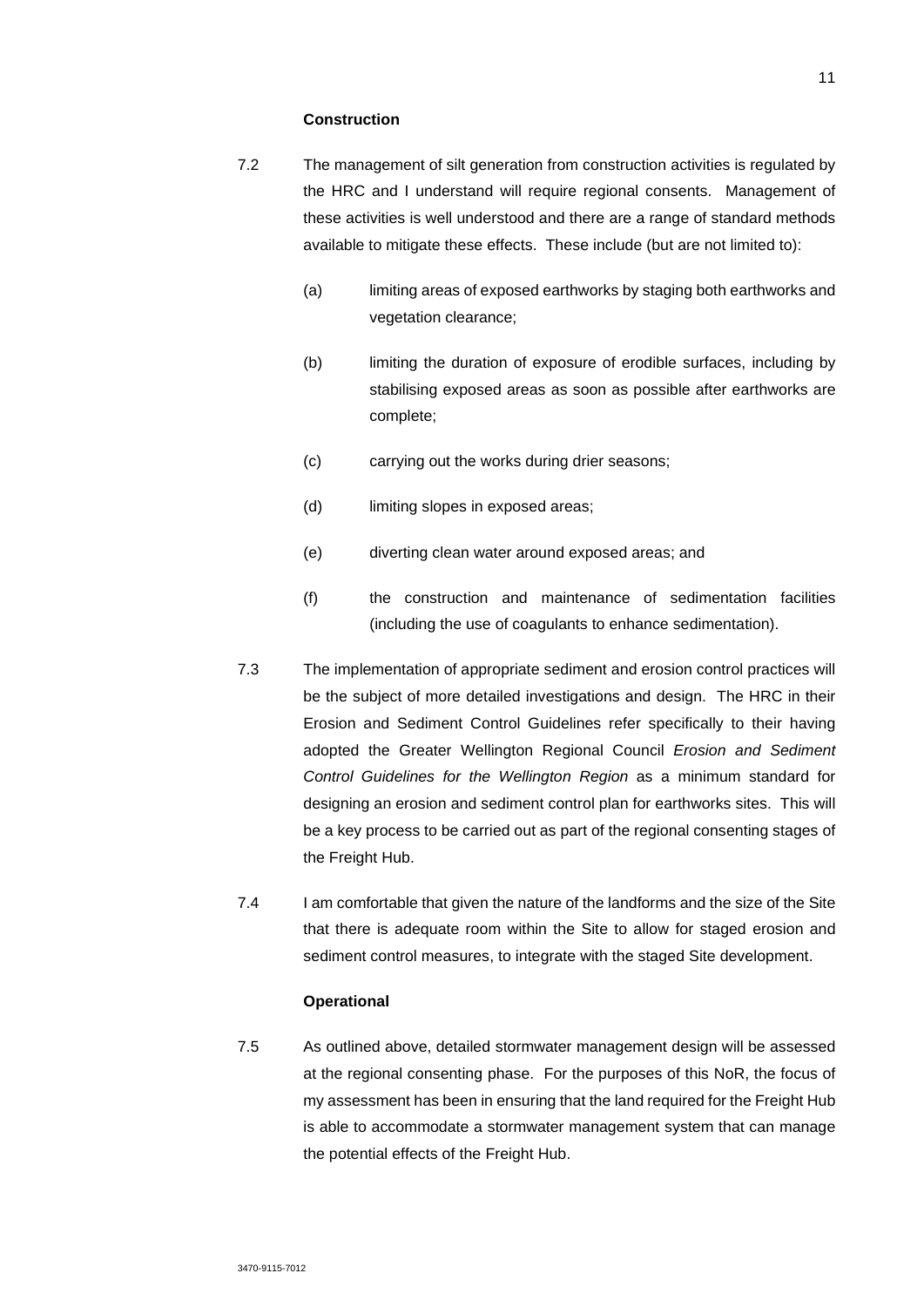- 7.6 I have considered the types of activities to be carried out as part of the stormwater mitigation for the Site and carried out high level calculations of the likely size and therefore footprint to be required for mitigation to be implemented. This assessment has formed the basis of the stormwater mitigation expected to be required for the Freight Hub. In order to manage the adverse effects described above, I expect the stormwater management system to comprise the following components:
	- (a) on-site or at source treatment systems;
	- (b) stormwater detention ponds;
	- (c) stormwater treatment wetlands;
	- (d) culverts;
	- (e) on-site pipework; and
	- (f) a naturalised stream channel.

*On-site or at source treatment systems* 

- 7.7 As part of my assessment, I have considered the likely impacts of on-site or at source management systems on the land requirements for the designation.
- 7.8 On-site systems will be used to both provide treatment to high risk areas and also to allow for hydrological mitigation to minimise impacts of the changed hydrology. These are likely to range from building material controls, to proprietary devices that would usually be located underground, to tanks (either above or below ground to store water), to bespoke treatment systems such as swales or raingardens, possibly with associated infiltration systems. Each of these devices will be located and associated with particular water sources, such as the log yard, refuelling areas, chemical or hazardous substance storage areas, workshops, carparks and potentially on-site roads,
- 7.9 Given the dispersed nature of the particular sites of interest as shown on the proposed Site layout, I consider that there are ample opportunities to locate atsource treatment systems within the operational areas of the Site and further land is not required nor can sensibly be detailed for them at this time.
- 7.10 The detail of these systems will be a detailed design matter and will be the subject of the Stormwater Management and Monitoring Plan described in the Proposed Conditions.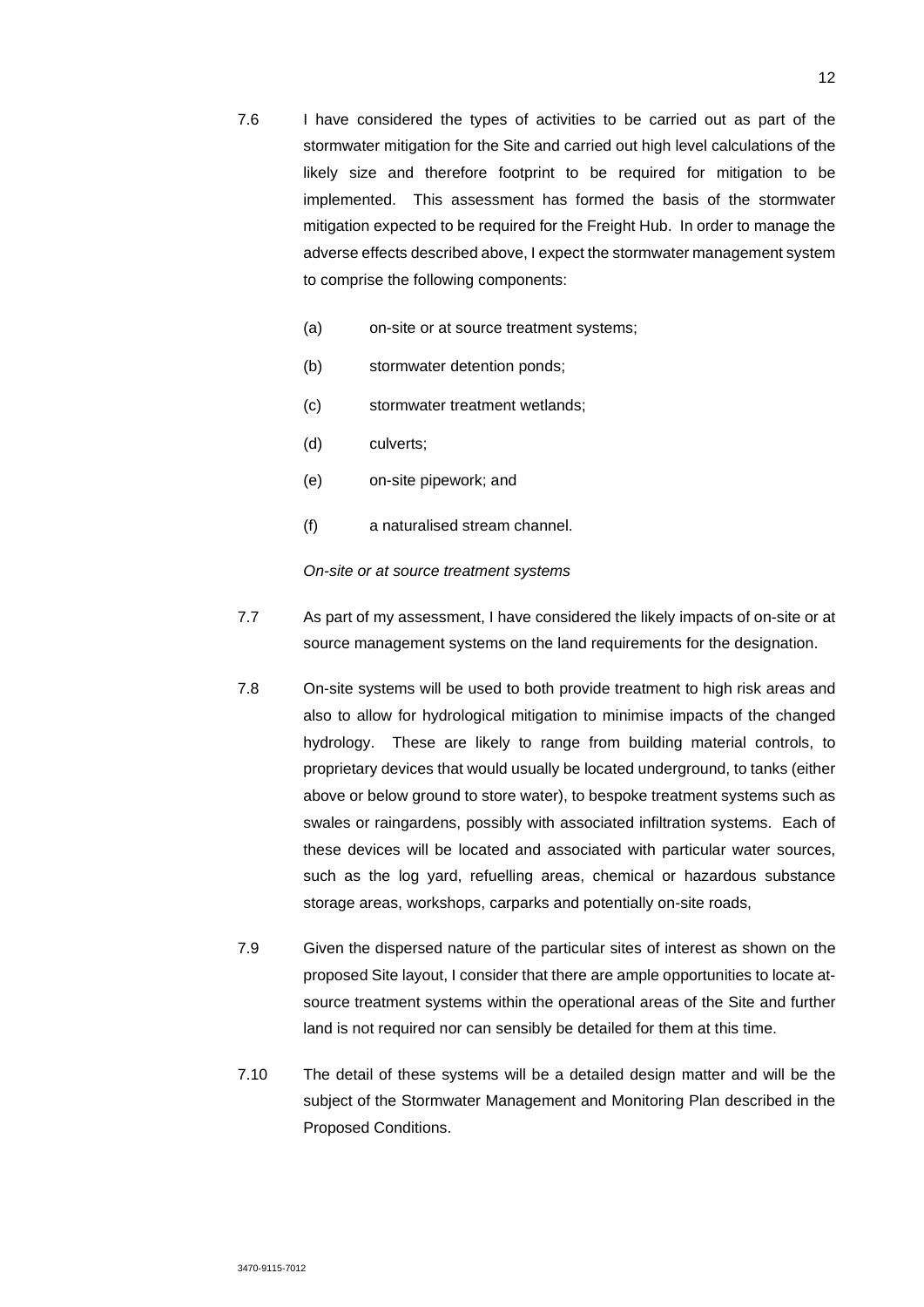#### *Stormwater detention ponds*

- 7.11 The key (and most commonly used) mitigation for managing flooding effects is by the provision for the storage of excess stormwater runoff to reduce peak flow rates from a site so that there is no increase in flooding downstream. This effect will need to be carefully considered in conjunction with hydraulic modelling of the catchment to confirm the final sizing of the storage and outflow controls at the detailed design stage.
- 7.12 The need for this work has been anticipated in the Proposed Conditions which set out the modelling requirement and the items to be included within a proposed Stormwater Management Report.
- 7.13 For the purposes of the designation, simplified sizing (as detailed in the Stormwater and Flooding Technical Assessment, Appendix A "Flooding and Stormwater Impacts Assessment Assumptions") of the stormwater detention ponds has been carried out using a technique which is known to slightly overestimate detention volumes. The technique involves a simple subtraction of runoff hydrograph volumes of the predevelopment hydrograph from the postdevelopment hydrograph and by allowing for the storage of that volume difference.
- 7.14 This approximate approach was agreed with PNCC (including Mr Arseneau and Ms Baugham) prior to lodgement of the NoR.
- 7.15 For the NoR I considered a range of options for the siting of detention storage facilities including upstream, downstream, within the Site and both on-line on the streams and off-line away from the main streams. Based on my analysis of the options I concluded that location of detention storage downstream of the Site and out of the existing flood plains (off-line) was the most appropriate options as it:
	- (a) did not require further land to be taken on upstream properties;
	- (b) would not increase flood levels on upstream properties, as on-line storage option would;
	- (c) allowed the unimpeded passage of flows (and fish) from upstream properties, by not siting dams on the main streams from them;
	- (d) enabled incorporation of the detention storage with the terminal stormwater treatment device for the Site; and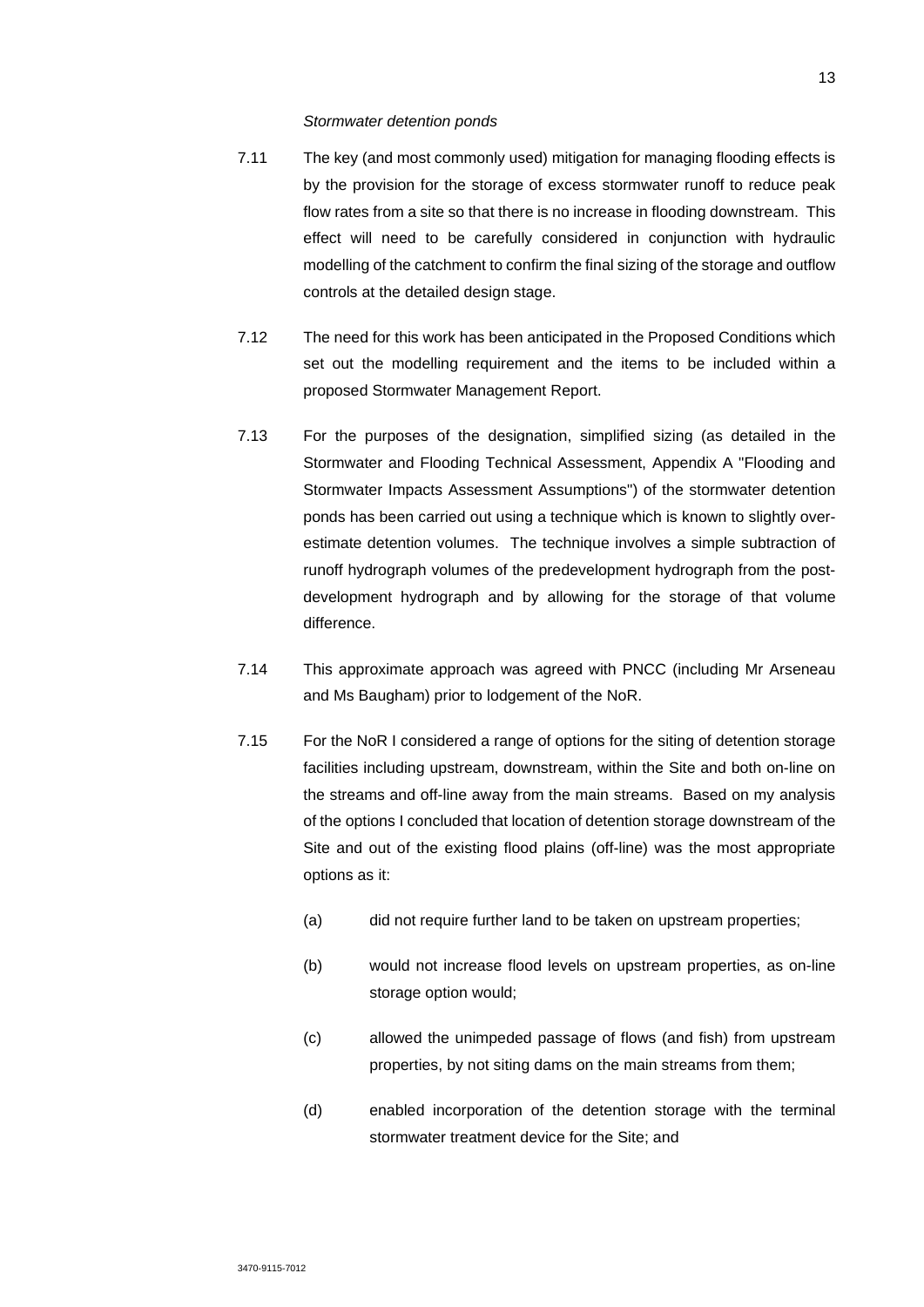- (e) enabled discharges from the Site to closely approximate existing discharges and discharge points, thus not creating effects where they would not previously have been experienced.
- 7.16 The detention pond arrangement I settled on included three ponds one within the operational area of the Site (southern site) and two (northern and central ponds) outside the operational areas west of the realigned Railway Road. Each of these will discharge to systems at the locations that the natural discharges from the Site would discharge to. In the on-site pipework section below I describe how I have confirmed the elevations for these devices is achievable.
- 7.17 The detention ponds will be the subject of detailed design and modelling at the design and consenting stages, as allowed for in the Stormwater Management Report in the Proposed Conditions.

### *Stormwater treatment Wetlands*

7.18 The terminal treatment facilities allowed for within the designation are three wetlands, one within and two outside of the operational areas of the Freight Hub. These are shown in Figure 1 below which has been adopted from the Landscape Plan included in Ms Rimmer's evidence. These wetlands will receive general site discharges and discharges from the at source treatment devices.



*Figure 1: Snip from Landscape Plan showing location of stormwater detention ponds and treatment wetlands.* 

7.19 These devices have been sized using Auckland Council's GD01 sizing methodology, using conservative assumptions. I have also made an allowance in their footprint for the required maintenance access.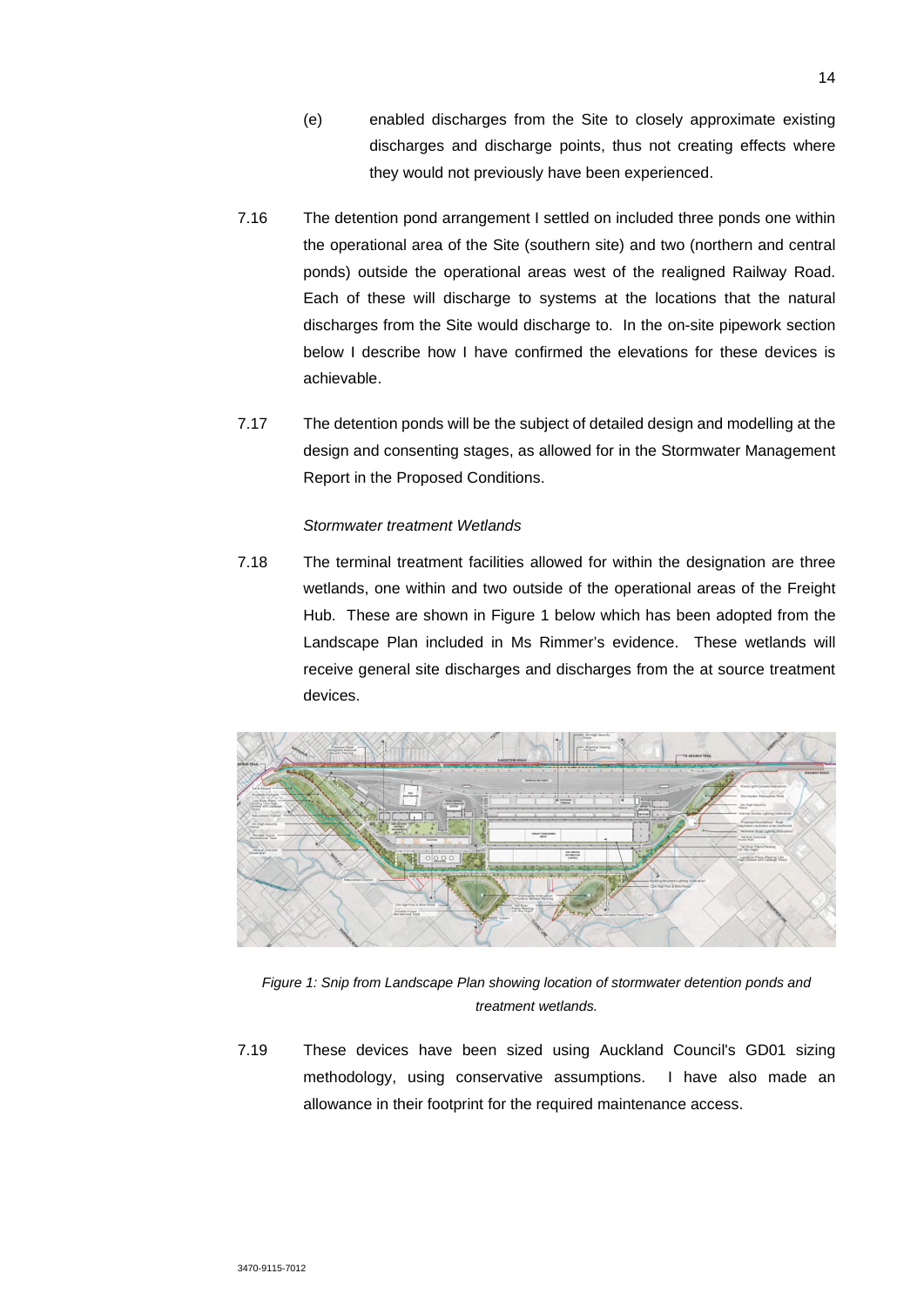- 7.20 The stormwater treatment wetlands have been sized using Auckland Council's GD01 sizing methodology.<sup>4</sup> The Freight Hub will require a total stormwater treatment footprint of approximately 41,000m<sup>2</sup>, including allowance for treating the Perimeter Road and the realigned NIMT. This footprint is based on the conservative assumption that the contributing catchment is 100% impermeable, with a ponding depth coefficient of 0.5 and no allowance for reduction of the Permanent Water Volume from the provision of live storage. The footprint area available to locate the wetlands in the base of the detention pond systems is approximately 97,000m<sup>2</sup> .
- 7.21 Each wetland fits within the base areas of an associated detention pond within the Site. In this location each wetland will take both the low flow (piped discharges) and the high flows (overland flows) from the Site. The detailing of these devices will be the subject of detailed design and regional consenting processes.
- 7.22 As outlined in the Proposed Conditions a Stormwater Management and Maintenance Plan is proposed, which is intended to demonstrate how the quality of stormwater discharges will be managed for the Site. I expect it will also form the basis for subsequent regional consenting.

### *Culverts*

- 7.23 Mitigation of upstream flooding will require the sizing of culverts to take anticipated flows, including an allowance for climate change and the risk of blockage from debris in order to manage upstream flooding effects. I have not carried out analysis for the sizing of culverts at this time, as they will be contained within the Site and will need to convey flows from each of the existing culverts that currently discharge across the NIMT and Railway Road and through the Site.
- 7.24 Design of culverts through the Site will be subject to analysis in both the Stormwater Management Report and the Stormwater Management and Monitoring Plan detailed in the Proposed Conditions. In the case of the culverts, I expect the design and reporting will incorporate integration with ecological issues and expert inputs, especially around fish passage.

<sup>4</sup> Auckland Council Guideline Document 2017/001, Stormwater Management Devices in the Auckland Region.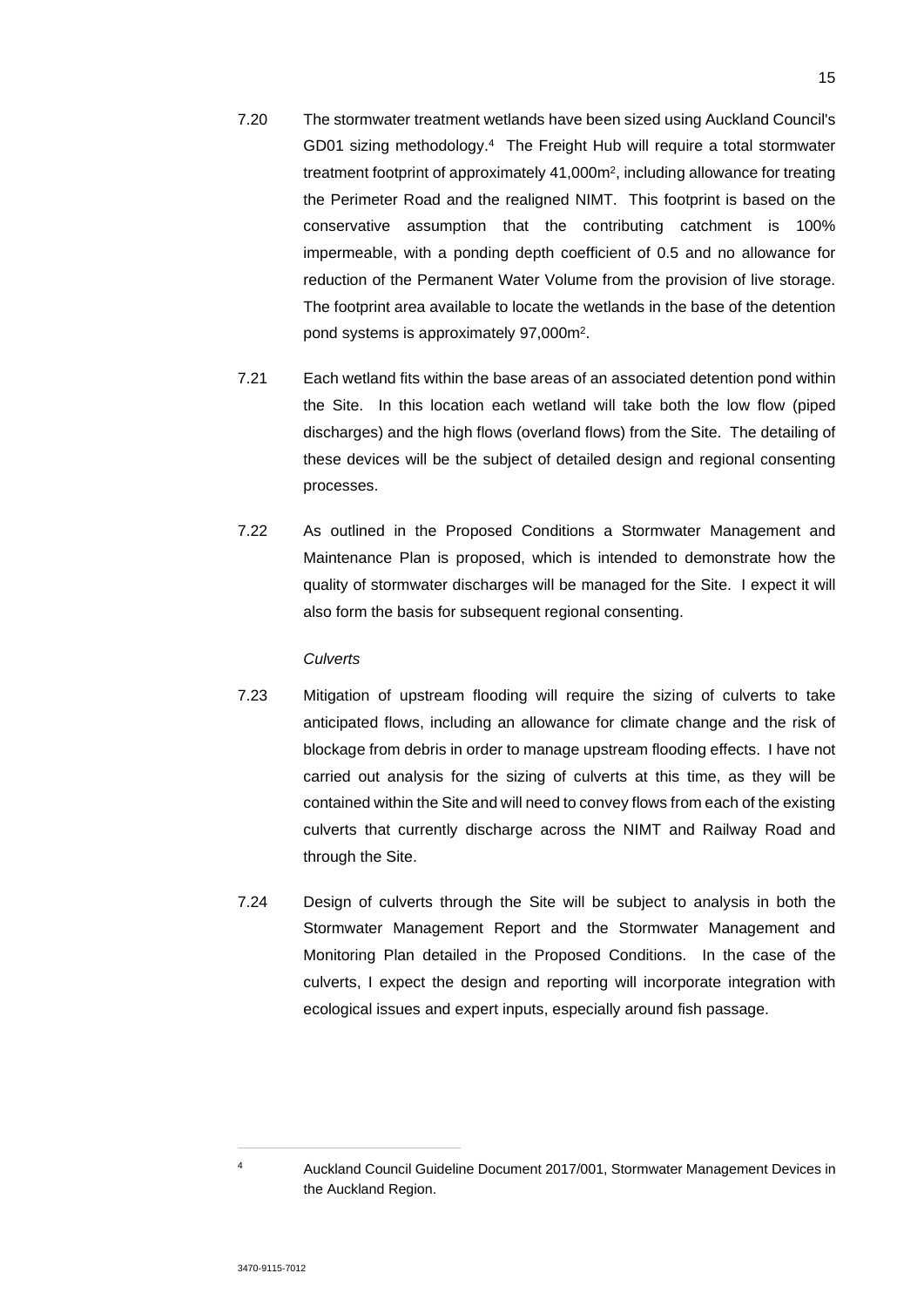*On-site Pipework* 

- 7.25 The ability to drain such a large flat site was a particular concern of mine. In conjunction with considering the location levels and sizing of the wetlands and detention areas, I had to also consider the ability for the Site to drain to these devices and also for the devices to drain to the receiving systems.
- 7.26 To satisfy myself of this I considered the level of the Site (RL50), the longest drainage paths on the site, pipe cover, minimum pipe gradients and ponding levels in the detention ponds. I also considered the 0.5%AEP flood level to ensure that the proposed system could drain out. I am satisfied having done this analysis that a solution is possible for this Site with the arrangement proposed.
- 7.27 The detailed design will be the subject of both the Stormwater Management Report and the Stormwater Management and Monitoring Plans included in the Proposed Conditions.

### *Naturalised Stream Channel*

- 7.28 It is not possible from a stormwater engineering perspective, considering the operational imperatives of the Site, to avoid piping or culverting some of the streams within the Site. However, the opportunity exists to enhance the stream that drains the northern catchment through the Site. It is proposed to enhance this stream by keeping it open, creating a meandering baseflow channel and wetlands thus creating a more natural stream. The detailed design will be developed through the design and consenting process.
- 7.29 Design of the naturalised northern stream will be subject to analyses in both the Stormwater Management Report and the Stormwater Management and Monitoring Plan detailed in the Proposed Conditions. I am comfortable that enhancement, integrated with ecological and landscape inputs will result in a good stormwater outcome.

## **8. RESPONSE TO SUBMISSIONS**

8.1 I have reviewed relevant submissions relating to the stormwater and flooding effects of the Freight Hub.<sup>5</sup>

<sup>5</sup> Sonia and Neal Watson (1), Bruce and Alison Hill (4), Central Economic Development Agency (12), Nga Kaitiaki O Ngati Kauwhata Incorporated (14), Kevin and Yvonne Stafford (18), Horizons Regional Council (20), Ian Alexander Shaw (21), Fiona Hurley (22), Mike Tate (23), Peter Hurly (26), Helen S Thompson (36), Ian Harvey (37), Logan Harvey (38), PMB Landco Ltd, Brian Green Properties Ltd and Commbuild Property Ltd (45), Aaron Fox (47), Ngati Turanga (49), Joanne Kathrine Whittle (59), Peter Gore and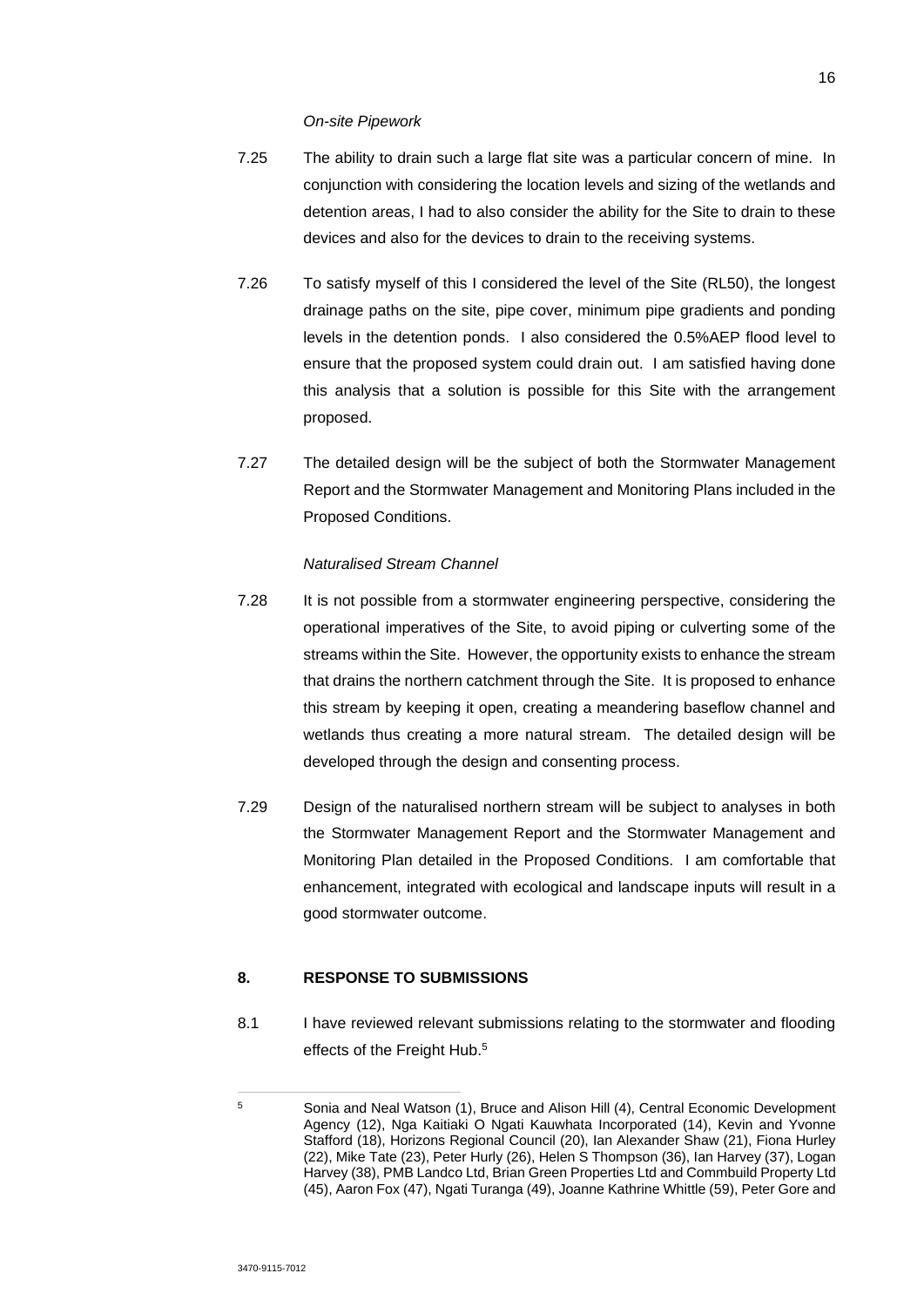8.2 I respond to these submissions by way of themes rather than individual submissions and I have summarised my understanding of the themes from my review of the submissions listed above.

#### **Downstream and upstream flooding concerns**

- 8.3 A number of submissions have expressed concern either in detail or in high level terms about an increase in local flooding or upstream or downstream flooding as a consequence of the Freight Hub.
- 8.4 This was a matter which I considered carefully through my technical analysis for the designation to ensure that adequate land was set aside. As discussed above, increased flooding is a potential effect. However, appropriate measures have been allowed for to manage this potential effect. These are discussed in section 7 of my evidence above and include:
	- (a) the provision of culverts through the site to convey flows;
	- (b) the provision for detention ponding to reduce flows from the Site;
	- (c) the siting of the detention ponds off-line of the stream systems; and
	- (d) the requirement for flooding effects to be addressed in detail by way of the Stormwater Management Report.
- 8.5 A number of the submissions discussed flooding, pipe capacities and sewer overflows in locations around the Site. While this level of detail will be addressed more fully at the design and regional consenting stage, I have considered the issues identified at a high level and conclude that:
	- (a) The Freight Hub is not expected to contribute to sewer overflows at the Kairanga Bunnythorpe Road. The stormwater runoff from the Site will not be discharging to the sanitary sewer system. It will discharge to the existing stream systems via the Site stormwater management system.
	- (b) The Freight Hub is not expected to contribute to local flooding at the Kairanga Bunnythorpe Road. At this stage I do not consider that local flooding experienced at this location will be affected by the

Dale O'Reilly (61), Mary Anne Chapman (62), Central New Zealand Distribution Hub Stakeholder Group (63), Te Ao Turoa Environmental Centre / Bestcare Whakapai Hauora Charitable Trust (69), Renee Louise Thomas-Crowther (70), Danelle O'Keeffe and Duane Butts (72), William John Bent (77), Dianne M C Tipene (81), June Irene Hurley (86), Max Houghton (89), Te Runanga O Raukawa (96).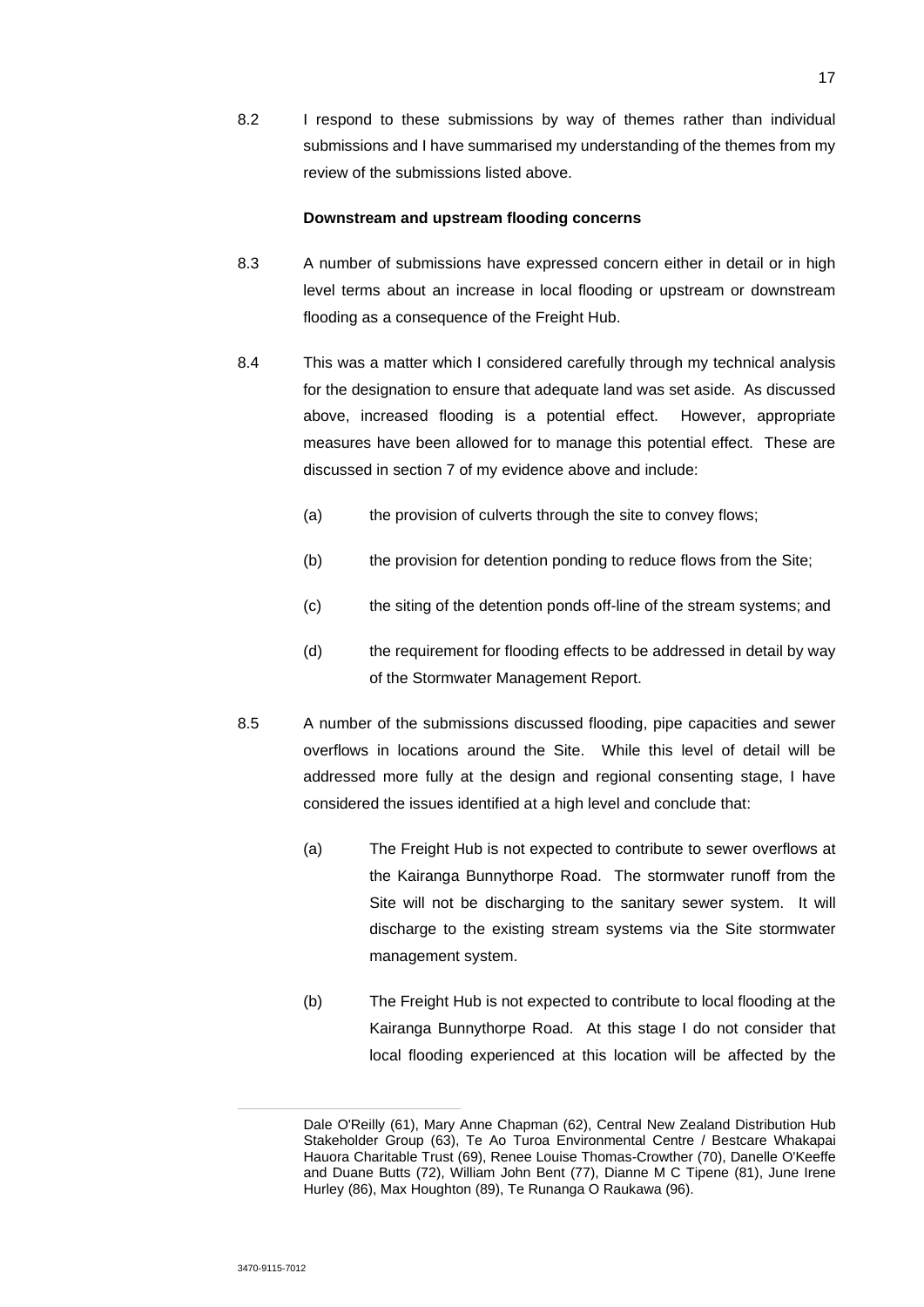Freight Hub, as this area has a higher elevation than the Site and is not on the routes for stormwater discharge from it.

- (c) The Freight Hub is not expected to contribute to local flooding such as in the area around the Roberts Line / Railway Road intersection, and may assist to alleviate existing ponding in this area through standard drainage design and operation practices such as culverting. I am aware that there is already shallow ponding (flooding) occurring at this location and consider that the proposed works provide an opportunity to alleviate that ponding.
- 8.6 Local flooding of the Site will be managed by providing positive drainage (that is a piped drainage system) on the Site and by the elevation of the Site. I have considered the potential drainage line lengths and discharge points and am satisfied that drainage of the Site (including the need to treat and detain runoff) prior to discharge can be addressed and finalised through detailed design, as provided for in the Stormwater Management and Monitoring Plan required to be prepared under the Proposed Conditions. The Site elevation is well above the calculated 200-year flood level supplied in the current modelling of the Mangaone catchment, I am satisfied that the Site will not be subject to flooding from the Mangaone Stream flood levels.
- 8.7 Downstream flooding from the loss of flood plain storage or the increased impervious surfaces was considered in my assessment as discussed above. This has led to the three detention ponding areas that are proposed within the Site. Prior to allowing discharges from the Site to the existing stream systems (including the Mangaone Stream), flowrates from the Site will be reduced by the on-site detention so that there is no negative effect on downstream flood levels. The final design details of outlet configuration, detention volumes and depth and confirmation that flooding effects are managed will need to be confirmed at the design and consenting stage. I envisage that this will include considerable further analysis, not just of the Site but of the effects of runoff following mitigation on the existing downstream floodplains.
- 8.8 The detention areas set aside are outside of the existing flood plains and are sited so they will receive water from the Freight Hub. They are sited at an elevation above the identified 200-year flood plain. Located in this manner they allow for the mitigation of runoff without contributing to flooding effects themselves, because they do not sit within the floodplain areas.
- 8.9 The Proposed Conditions will require the preparation of a Stormwater Management Report to confirm that the stormwater detention ponds are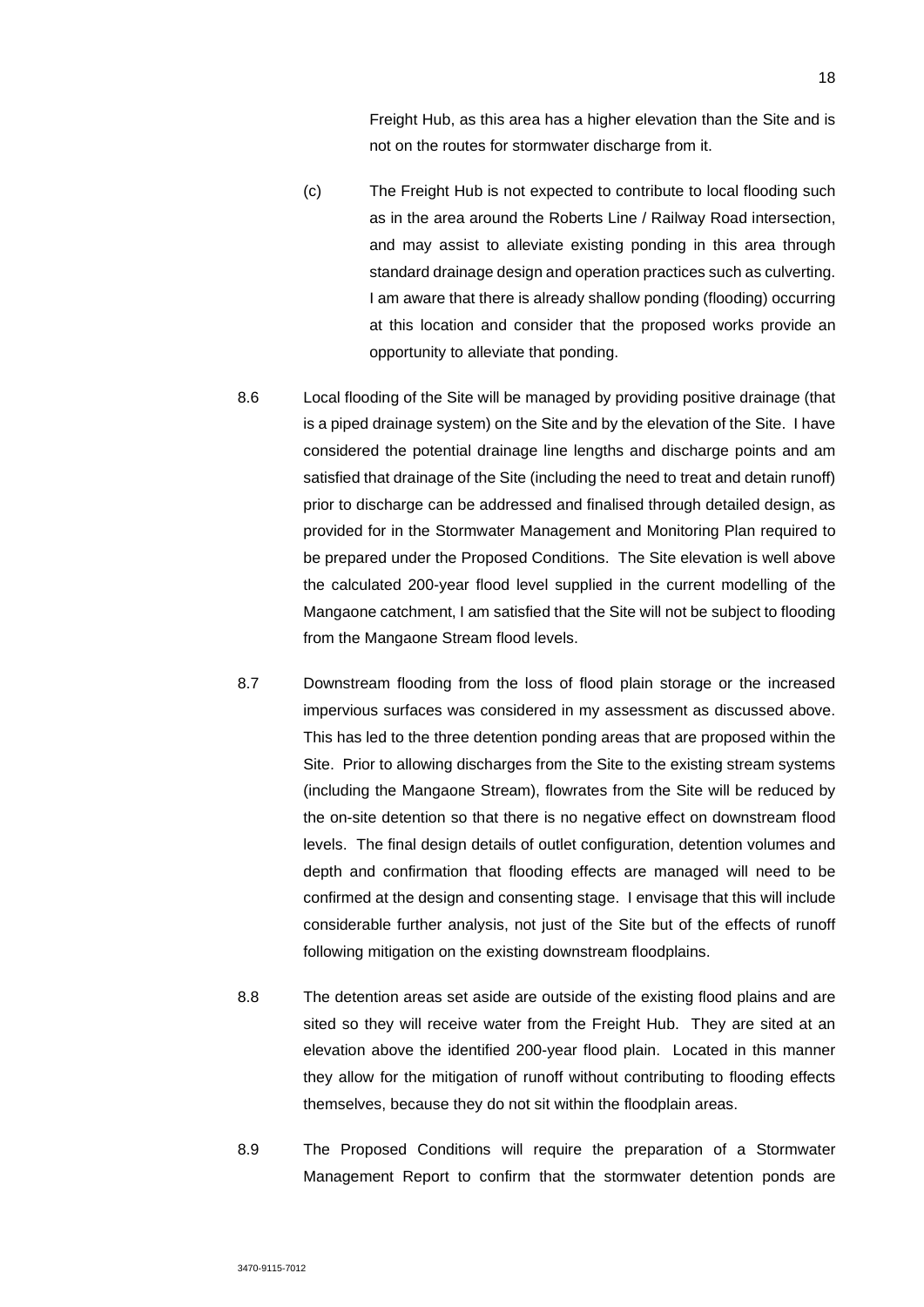sufficient to mitigate the potential flooding effects of the Freight Hub. I consider that these conditions will ensure this issue is addressed.

- 8.10 Flooding risk upstream of the Site was also addressed in the Stormwater and Flooding Assessment. A submitter located upstream of the Site (submission 62) has concerns about extra flows into the streams through their properties. Extra flows to these upstream properties will not be able to occur from the Freight Hub as all discharges will be downstream of their property.
- 8.11 The key area of mitigation required, for upstream properties, will be to ensure that flood levels are not increased as a consequence of development of the Freight Hub. As in my evidence above there are two possible causes for an increase in flood levels:
	- (a) either backwater from increased downstream flood levels; or
	- (b) restrictions imposed by the culverts through the Freight Hub.
- 8.12 I have discussed the mitigation of downstream flood levels above and consider this effect can be managed by detention to be detailed in the design and consenting phases on the land set aside within the designation. Detaining flood flows to reduce peak discharges from a development site is an accepted and standard method of flood control.
- 8.13 Avoidance of upstream flooding caused by culvert restrictions is also an engineering design issue that will be addressed at the design and regional consenting stages of the Freight Hub. As described in my evidence above, I am satisfied that there are mechanisms available to address this effect such as culvert sizing and management of the entry conditions to minimise any adverse effects. Some culverts will be replacing old existing culverts with culverts that meet the latest design standards, and so upstream flooding risks are expected to be reduced because of this.
- 8.14 Any upstream flooding risks are also matters that will be addressed through detailed stormwater management design which will be provided for as part of the Stormwater Management and Monitoring Plan as outlined in the Proposed Conditions.

### **Quality of stormwater discharged downstream**

8.15 Some submitters have raised concerns about the effect of the Freight Hub on the quality of the water discharged from the Site and its effect on the downstream watercourses. I acknowledge that adverse effects on the water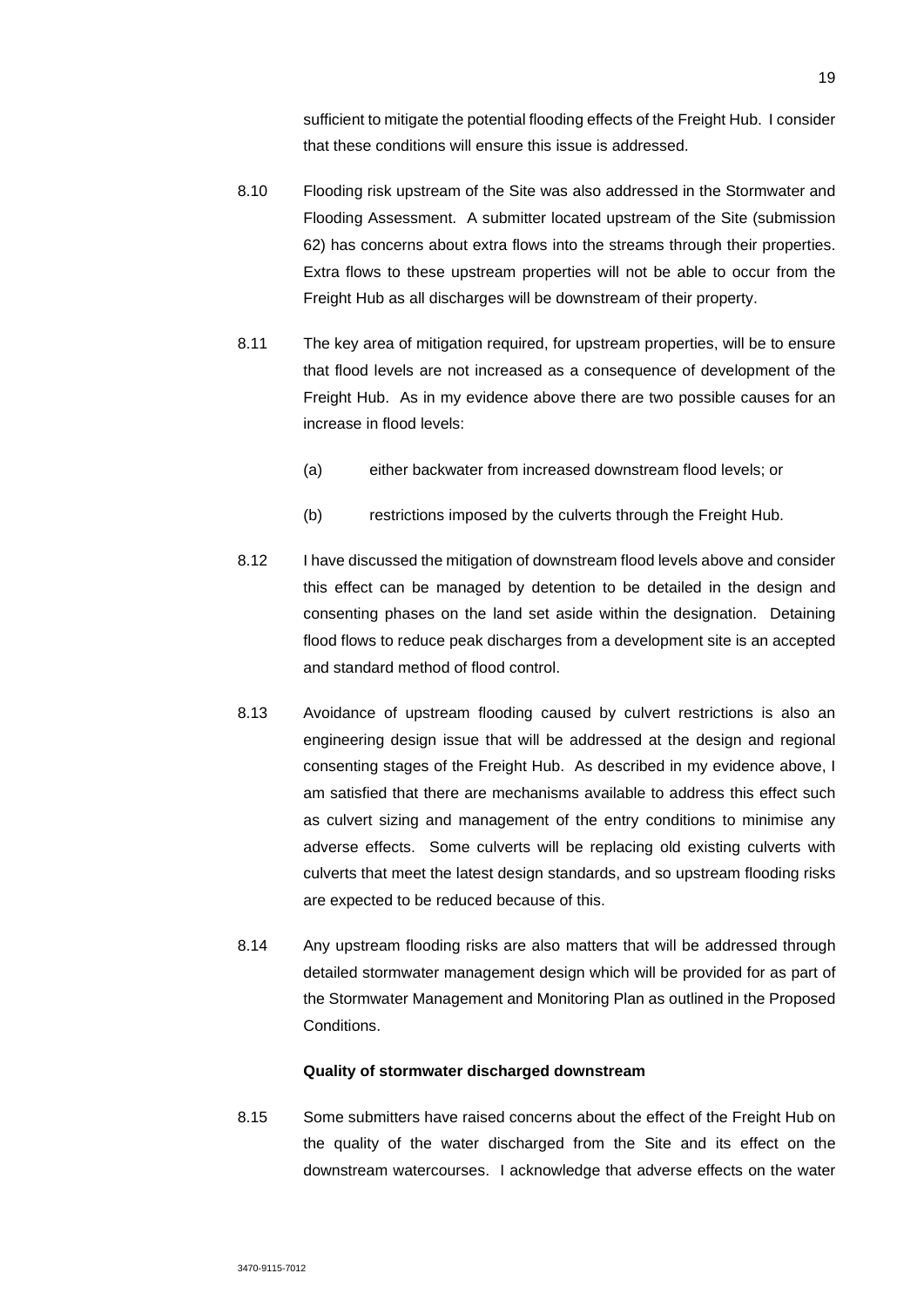quality of stormwater discharges is a potential effect of the operation of the Freight Hub as detailed in section 5.2.3 of the Stormwater and Flooding Assessment.

- 8.16 This issue will be addressed through the detailed design and consenting stages of development and the Stormwater Management and Monitoring Plan required in the Proposed Conditions. However, for the purposes of the NoR, an assessment has been carried out of opportunities for the management of the quality of the stormwater discharges and the opportunities to address those effects.
- 8.17 A range of measures are expected to be included within the consenting phases and site development to construct the Freight Hub that will address water quality issues. The types of measures to be considered could include:
	- (a) the selection of neutral building materials;
	- (b) the provision of on-site low impact design type measures such as swales and raingardens to address hydrological changes and to provide at source treatment;
	- (c) the collection and reuse of water;
	- (d) the identification and isolation of particular contaminant generating sites and either diversion of runoff out of the stormwater stream or specific treatment of that runoff prior to discharge; and
	- (e) the provision of the treatment wetlands as the final treatment prior to discharge of stormwater runoff to the receiving systems.
- 8.18 While the detail of the final treatment solutions will not be finalised until detailed design and regional consenting, I have considered the options and consider that adequate provision exists within the Site to provide a range of treatment and mitigation options. The Proposed Conditions detail a proposed Stormwater Management and Monitoring Plan which has been offered to facilitate the addressing of hydraulic neutrality and water quality issues.

### **Extent of work to Satisfy Consent Assessment requirements**

8.19 HRC's submission advises that with respect to the management of Natural Hazards that One Plan Objective 9-1, Policies 9-3 and 9-4 apply to the development of the Freight Hub.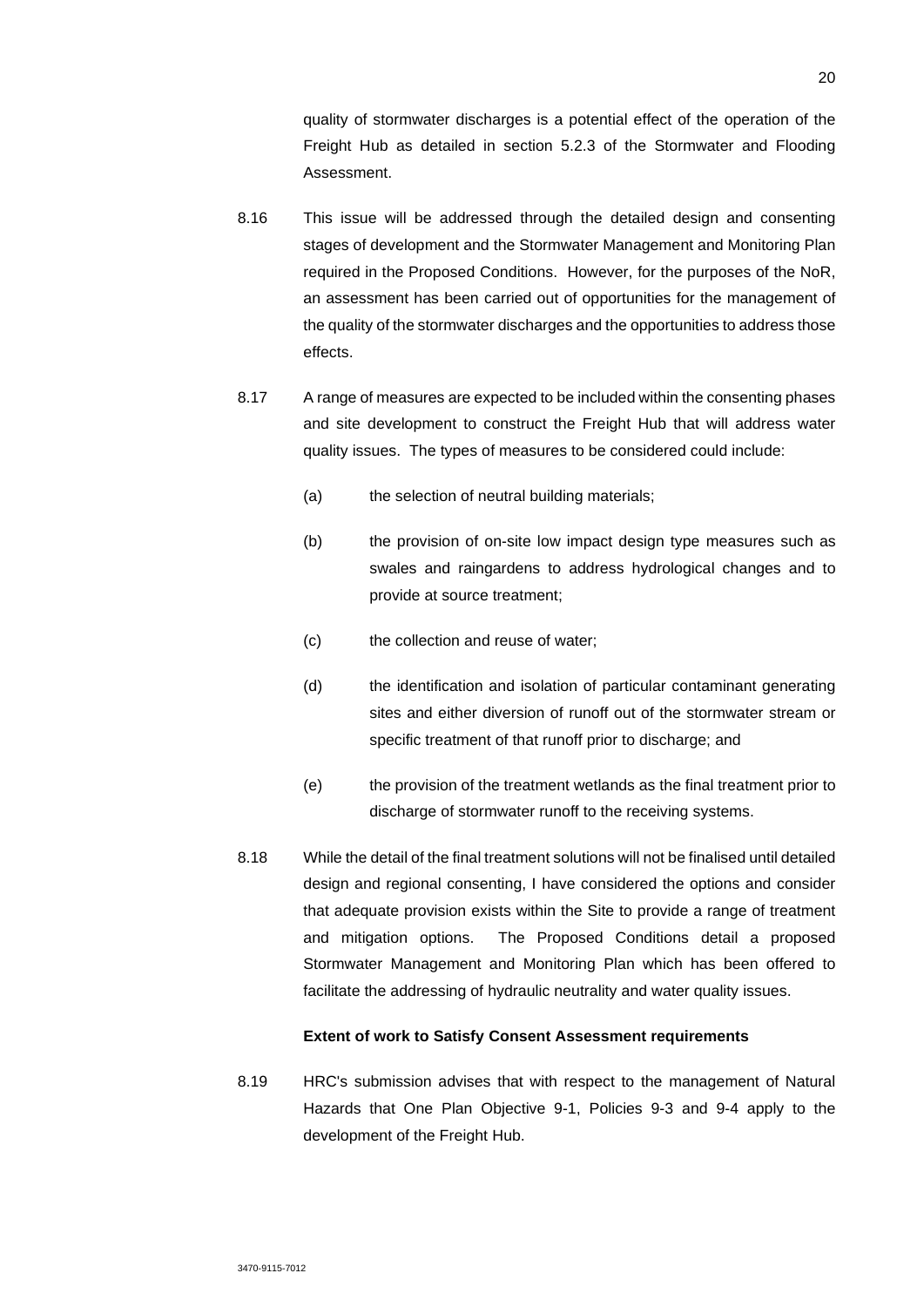#### 8.20 Objective 9-1 states:

The adverse effects of natural hazard events on people, property, infrastructure and the wellbeing of communities are avoided or mitigated.

8.21 Objective 9-1 has been considered in the Site by allowing for land outside of the operational areas to be included within the designation to enable the reduction in flood flows from the site by detention and attenuation of those flows.

#### 8.22 Policy 9-3 states:

The placement of new critical infrastructure in an area likely to be inundated by a 0.5% AEP (1 in 200 year) flood event (including floodways mapped in Schedule J), or in an area likely to be adversely affected by another type of natural hazard, must be avoided, unless there is satisfactory evidence to show that the critical infrastructure:

- a. will not be adversely affected by floodwaters or another type of natural hazard,
- b. will not cause any adverse effects on the environment in the event of a flood or another type of natural hazard,
- c. is unlikely to cause a significant increase in the scale or intensity of natural hazard events, and
- d. cannot reasonably be located in an alternative location.
- 8.23 Based on the flood plain information provided the 0.5%AEP flood level in the Mangaone Stream at the upstream end of the Freight Hub site is RL 46.2m. The Site operational level has been set as RL50m, that is 3.8m above the calculated flood level. I am comfortable that based on the flood plain information provided to date that the Site will be well above the calculated flood plain (sub clause a.) and understand that alternative locations (sub clause b. and d.) have been addressed in the evidence of others.
- 8.24 With respect to sub clause c, this is the purpose of the provision of the detention areas both within the southern end of the Site and outside of the operational site west of the perimeter road.
- 8.25 My analysis in the Stormwater and Flooding Assessment has given me confidence that enough land has been set aside to achieve the flooding related outcomes and conforms with the agreed methodology to achieve this as set out in Appendix A to the Stormwater and Flooding Assessment. In my view and as stated in the assessment report, I expect further work will need to be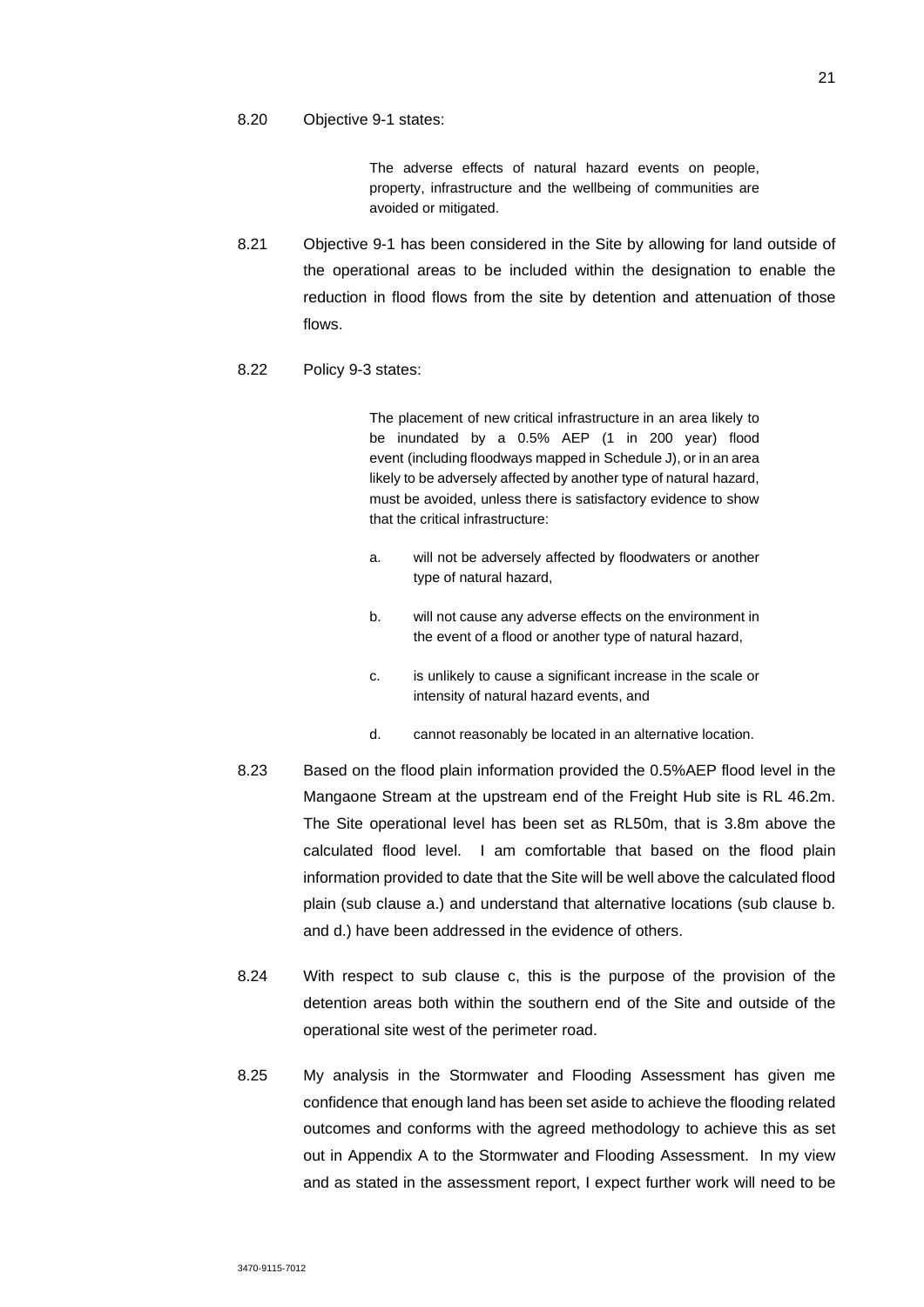carried out at the detailed design stage to numerically demonstrate that there are no adverse effects on the environment from a flood and that the proposal does not cause a significant increase in flood levels. To show compliance with Policy 9-3, sub clauses b) and c).

8.26 The Proposed Conditions relating to stormwater have been offered as a mechanism to demonstrate compliance and I would expect will be carried out in close consultation with both the HRC and PNCC. These conditions require the preparation of a Stormwater Management Report to confirm that the stormwater detention ponds are sufficient to mitigate the potential flooding effects of the Freight Hub.

### **Master Planning and Compliance with NEIZ Requirements**

- 8.27 A number of submitters in support have commented on the positive benefit of the Freight Hub in facilitating comprehensive master planning of the site. I concur with this opportunity from a stormwater perspective.
- 8.28 One submission (PMB LandCo Ltd, Brian Green Properties Ltd and Commbuild Property Ltd) expressed concern that the designation includes 50Ha of the NEIZ and one Watercourse Reserve identified in Map 7.2 of the District Plan. The submitter has expressed concern that this Watercourse Reserve Area in the Structure Plan is proposed to be for detention and supplementary retention of stormwater from the wider area within the Zone including land owned and being developed by the submitters.
- 8.29 I have considered Map 7.2 and identified that the Watercourse Reserve identified by the submitter, is at the upstream end of the central watercourse adjacent to Railway Road. I agree that this Water Course reserve will be lost as part of the Freight Hub development.
- 8.30 The natural catchment to the identified Watercourse Reserve is wholly contained within the designation boundary. I do not consider that any other land within the NEIZ, outside of the proposed designation, would naturally drain to this site and there are other Watercourse Reserves identified on Map 7.2 that would better serve the remaining NEIZ sites. As such I do not agree that an alternative Watercourse Reserve site to service other NEIZ land (outside of the KiwiRail designation) is required as a consequence of the Freight Hub designation.
- 8.31 Notwithstanding my comment above, the plans supporting the designation show two stormwater management sites within the proposed designation to mitigate the effects of the Freight Hub development, particularly in the area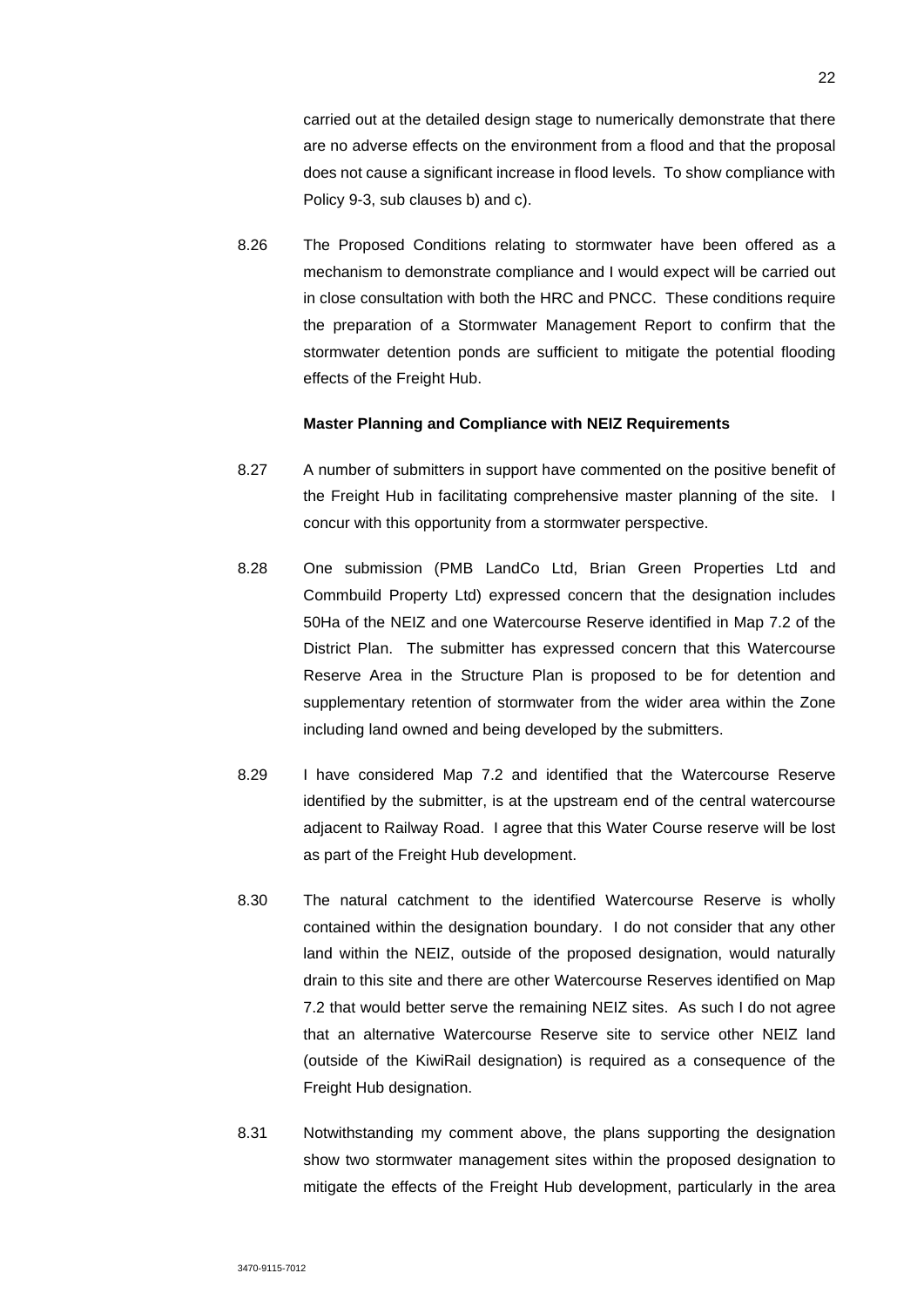currently included within the northern extent of the NEIZ. The first is a small stormwater management site (detention and treatment wetland) within the KiwiRail operation area near the Roberts Line / Richardson Line intersection. The other is a large stormwater management area further down Roberts Line and west of the proposed Railway road realignment near the Roberts line intersection. These stormwater management areas are proposed for the mitigation of the Freight Hub development only.

### **9. RESPONSE TO SECTION 42A REPORT**

- 9.1 I have reviewed the sections of the Section 42A Report relevant to my evidence, particularly:
	- (a) Section 9.8 Stormwater management and flooding;
	- (b) Technical Evidence Stormwater and Flooding; and
	- (c) Section 9.8 of the planning report companion document table of effects and recommendations.
- 9.2 Overall, the Council Officers have agreed that adequate land has been set aside within the designation for stormwater management and flooding purposes. We do though appear to have some differences in specific areas of implementation which I have commented on below.
- 9.3 The Technical Report on Stormwater states that decommissioning the Freight Hub is not addressed within the operational effects and that it should be.<sup>6</sup> I am surprised by this suggestion (given the anticipated life of this project) and do not consider that it is necessary to assess the effects of the potential decommissioning the Freight Hub site as part of this process.
- 9.4 In any case, given the dispersed nature of the Site, and with its intended uses, I consider there would be adequate opportunity to incorporate decommissioning if and when the Site is closed.
- 9.5 Both the technical and planning reporting officers recommend that the Stormwater Management Framework ("**SMF**") be included in the Proposed Conditions. I agree that the items included in the SMF (with the exception of a decommissioning plan) are all items that will be required to be included within

<sup>6</sup> Section 42A Technical Evidence Stormwater and Flooding, dated 18 June 2021 at pages [63], [66], [111] and [112].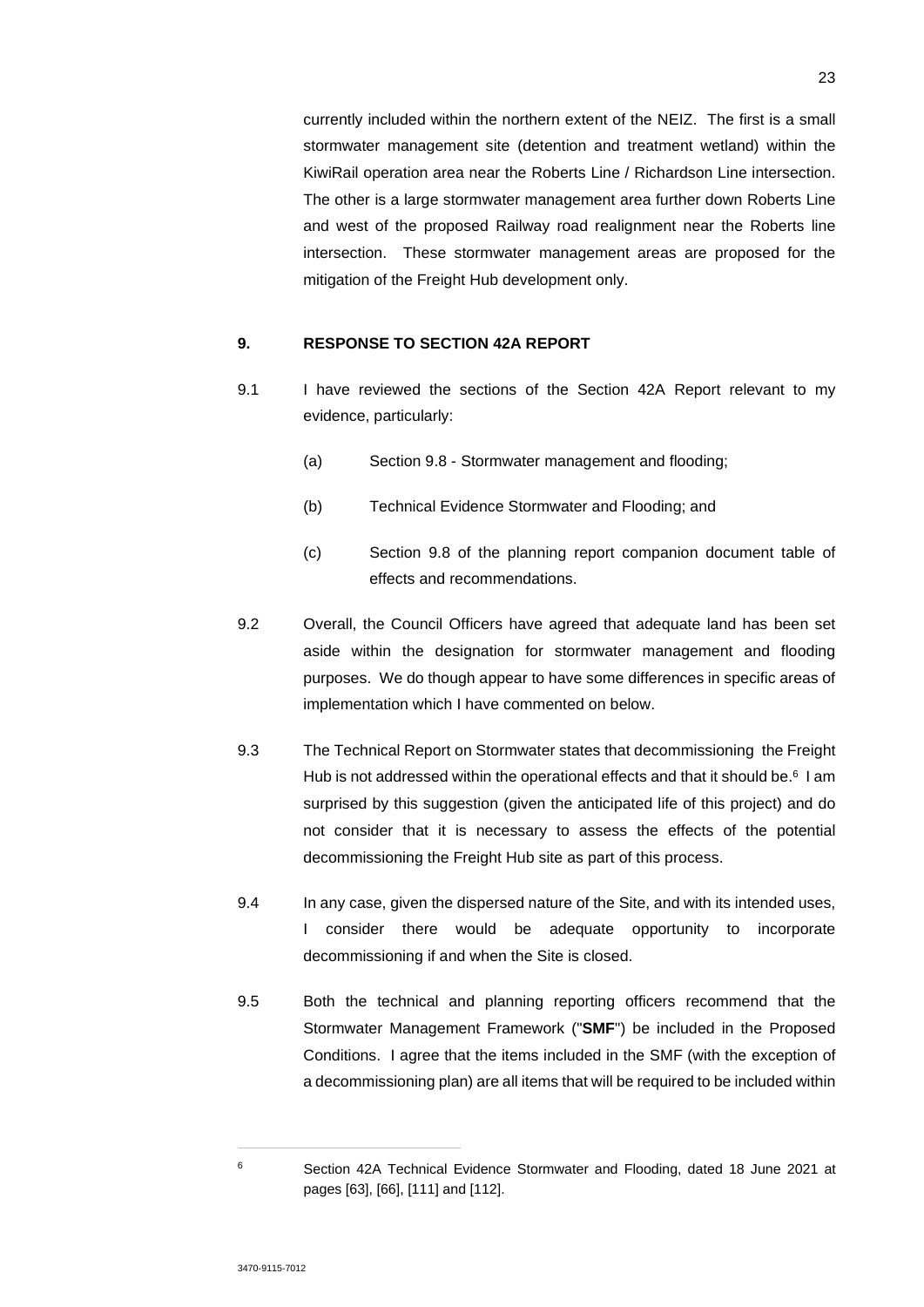resource consent evaluations. This was why I included them in my high level evaluation of stormwater requirements for the NoR.

- 9.6 However, I do not consider that it is appropriate to try to specify all of the detail of what should be included within the consenting process within the Proposed Conditions of this designation as this may restrict inclusion of items that become apparent during these more detailed considerations at the design and consenting stages. Ms Bell has addressed this matter, particularly relating to the appropriateness of the matters to be included in the Proposed Conditions in more detail in her evidence.<sup>7</sup>
- 9.7 The Stormwater and Flooding Technical Evidence seeks that a "*robust erosion assessment to demonstrate the effectiveness of the proposed stormwater*  system in mitigating" downstream erosion.<sup>8</sup> I do not agree that is appropriate. This would be a condition requiring an assessment for which there is as yet no agreed methodology in New Zealand. The assessment would be significantly complicated by the existing on-going channel erosion in the artificially formed and unstable channels that currently exist downstream of the Site. That is, there is no stable channel form, from which to base the assessment. The normally accepted practices to manage the risk of new erosion from a land use change is through either the use of extended detention or volume reduction methods (such as low impact design, infiltration or reuse) to mimic the predevelopment hydrological conditions. However, this is a detailed matter that I would certainly expect to be addressed at consenting stage rather than within designation conditions.
- 9.8 Overall, I support the Proposed Conditions attached as Appendix 1 to Ms Bell's evidence.

**Allan Leahy** 

**9 July 2021** 

<sup>7</sup> Evidence of Karen Bell, dated 9 July 2021.

<sup>8</sup> Section 42A Technical Evidence Stormwater and Flooding, dated 18 June 2021 at page [112].